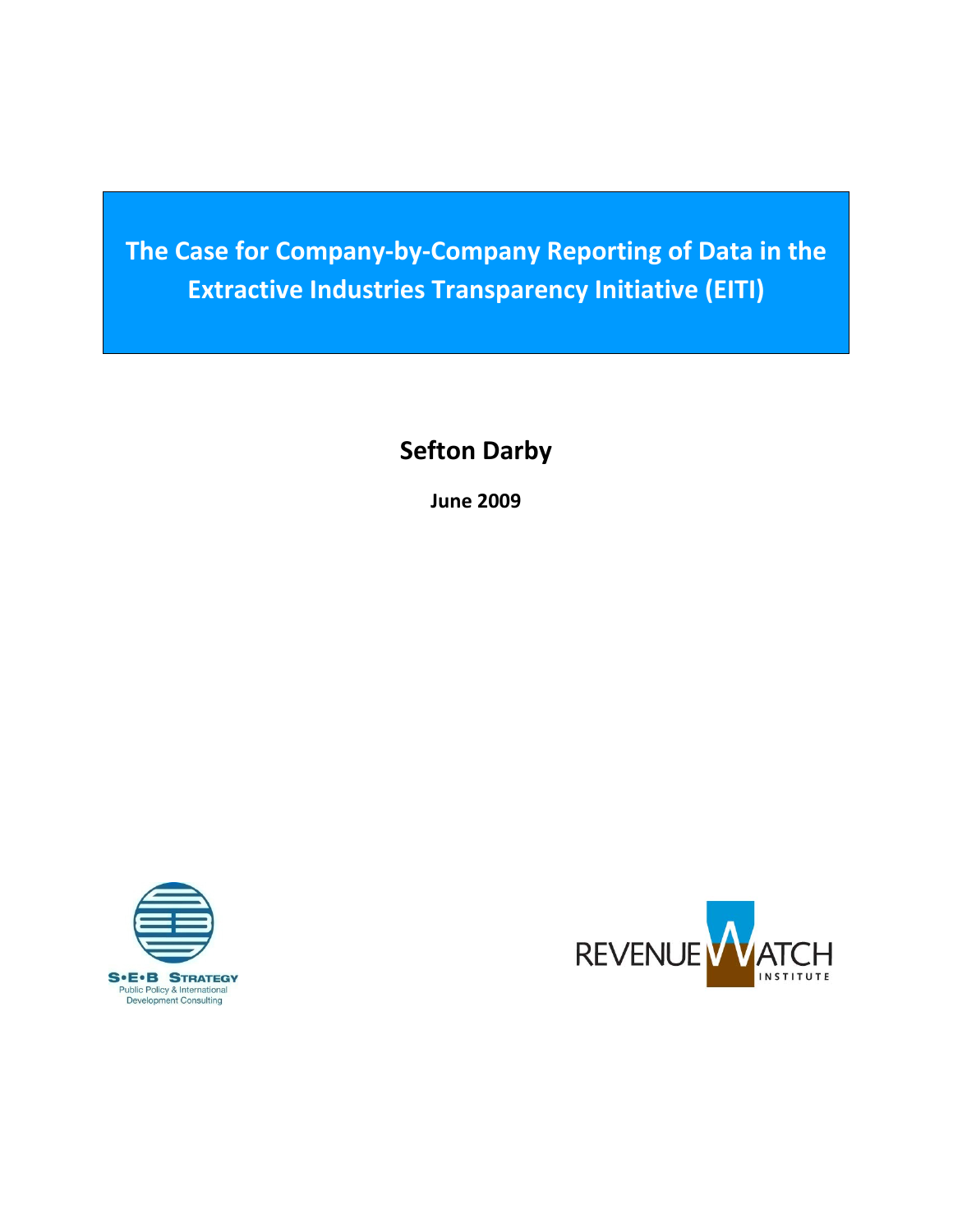# **Contents**

|    | Acknowledgments                                  | $\overline{2}$          |
|----|--------------------------------------------------|-------------------------|
|    | <b>Executive Summary</b>                         | $\overline{\mathbf{3}}$ |
| 1. | Introduction                                     | 6                       |
| 2. | <b>Background</b>                                | $\overline{\mathbf{z}}$ |
| 3. | Responses to arguments for aggregated disclosure | 16                      |
| 4. | The benefits of company-by-company reporting     | 31                      |
| 5. | <b>Conclusions and recommendations</b>           | 33                      |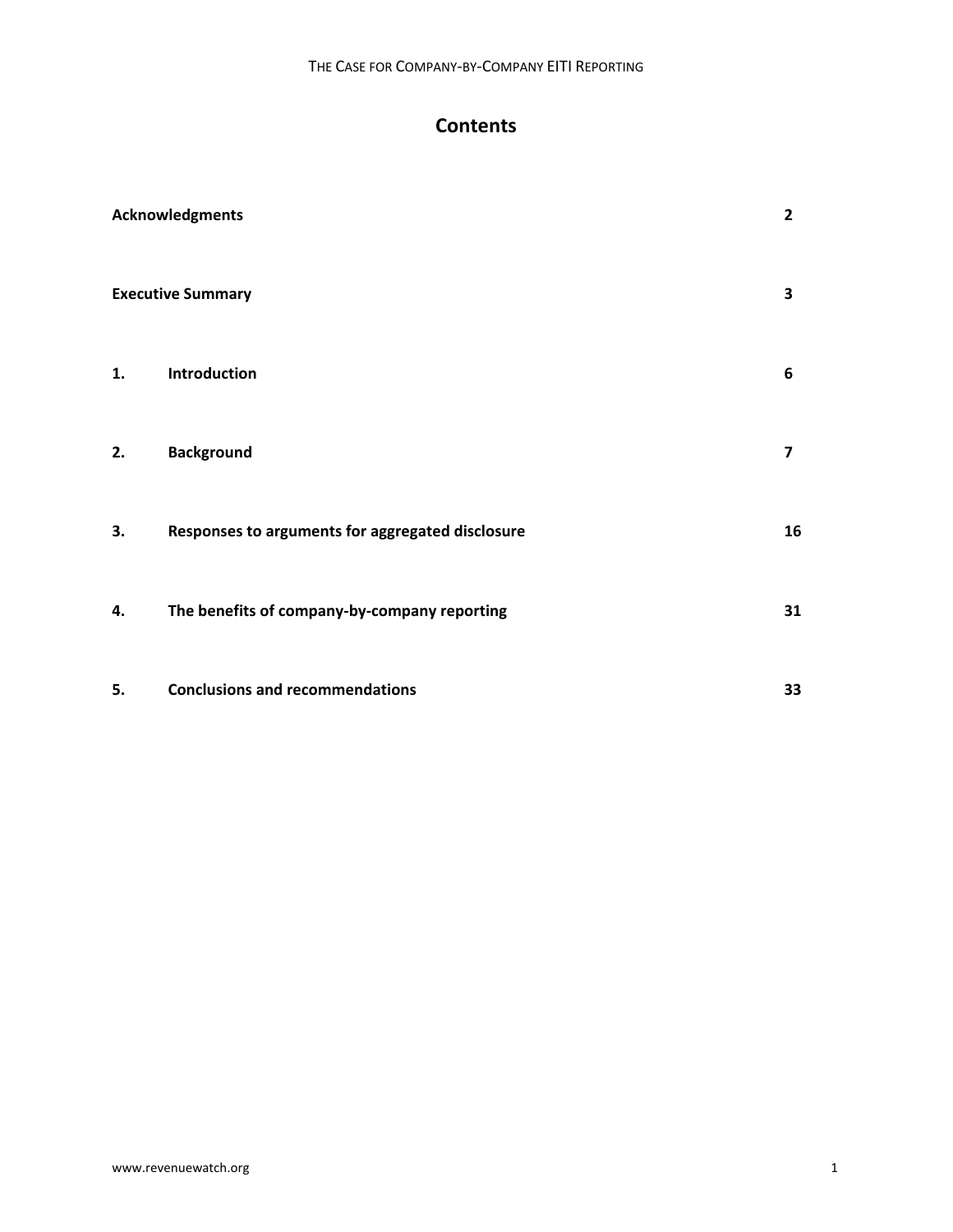# **Acknowledgements**

**This report was written by Sefton Darby of S.E.B. Strategy Ltd[1](#page-2-0) with assistance from Kristian Lempa and Anna Taylor. Extensive and extremely useful comments on the report were made by Alan Detheridge, Michael Levitsky, and Allaedin Twebti. The report was reviewed by numerous staff and senior management at the Revenue Watch Institute. The author is extremely grateful to the many representatives of extractive industry companies, investors, and civil society groups who agreed to be interviewed for this report.** 

<span id="page-2-0"></span> $1$  S.E.B. Strategy Ltd is a public policy and international development consulting company. Sefton Darby is the director of S.E.B. Strategy and has worked on EITI programs in numerous countries since 2003. More information can be found at [www.sebstrategy.com](http://www.sebstrategy.com/) or by emailing [sebd@sebstrategy.com](mailto:sebd@sebstrategy.com)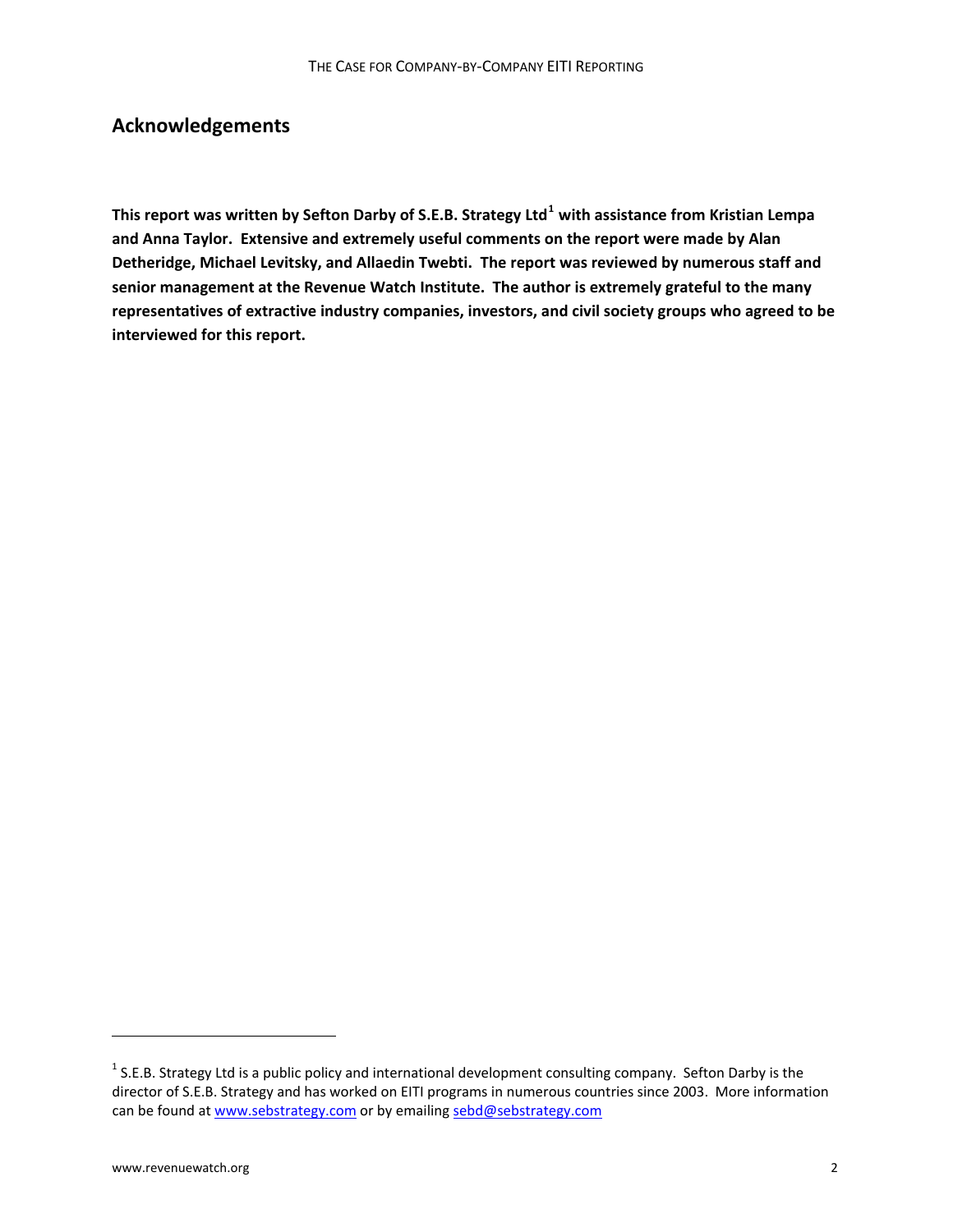## **Executive Summary**

**This report investigates the issue of whether an aggregated or disaggregated (company‐by‐ company) approach to disclosure should be adopted in countries implementing the Extractive Industries Transparency Initiative (EITI). This question has been a contentious one since the inception of the EITI, in discussions at both the international level and in countries implementing the Initiative. The report examines the weaknesses of arguments that have been made to promote an aggregated standard, and identifies stronger arguments to help civil society groups present disaggregation as the preferable alternative, in discussions with both government and industry officials.** 

**Supporters of aggregated reporting have argued variously that government revenues, not company payments, are the focus of EITI; that citizens will neither be satisfied with nor understand the information disaggregated reporting provides; that disclosure of company payments will not help highlight or curtail corruption; that disaggregation will harm companies' confidentiality and competitive edge; or that it creates political and commercial risks in the hands of an ignorant public or investor community. One by one, author Sefton Darby explores and cogently answers these arguments, to provide background and knowledge for transparency advocates as they advance the cause of disaggregated reporting.**

**The report finds that not only is there little substance to many of the arguments for aggregating details of company payments to governments, but that a disaggregated approach shows clear benefits to EITI stakeholders. Disaggregated reporting:**

- **Creates greater transparency of company payments and government revenues.**
- **Mitigates significant risks to companies which, without disaggregated disclosure, are often falsely perceived to be opaque and/or complicit in corrupt activity.**
- **Leads to a better‐informed market in which all parties are more adequately able to negotiate equitable agreements for the extraction of natural resources.**

**Disaggregated reporting is becoming the norm in countries implementing the EITI. Almost half of the countries producing EITI reports do so in a disaggregated manner. Companies operating in those countries tend to be neutral on the issue. Only a small number of companies are actively engaged in arguing for aggregated disclosure, and even those companies have accepted disaggregated disclosure in countries where the government has decided to adopt such an approach.**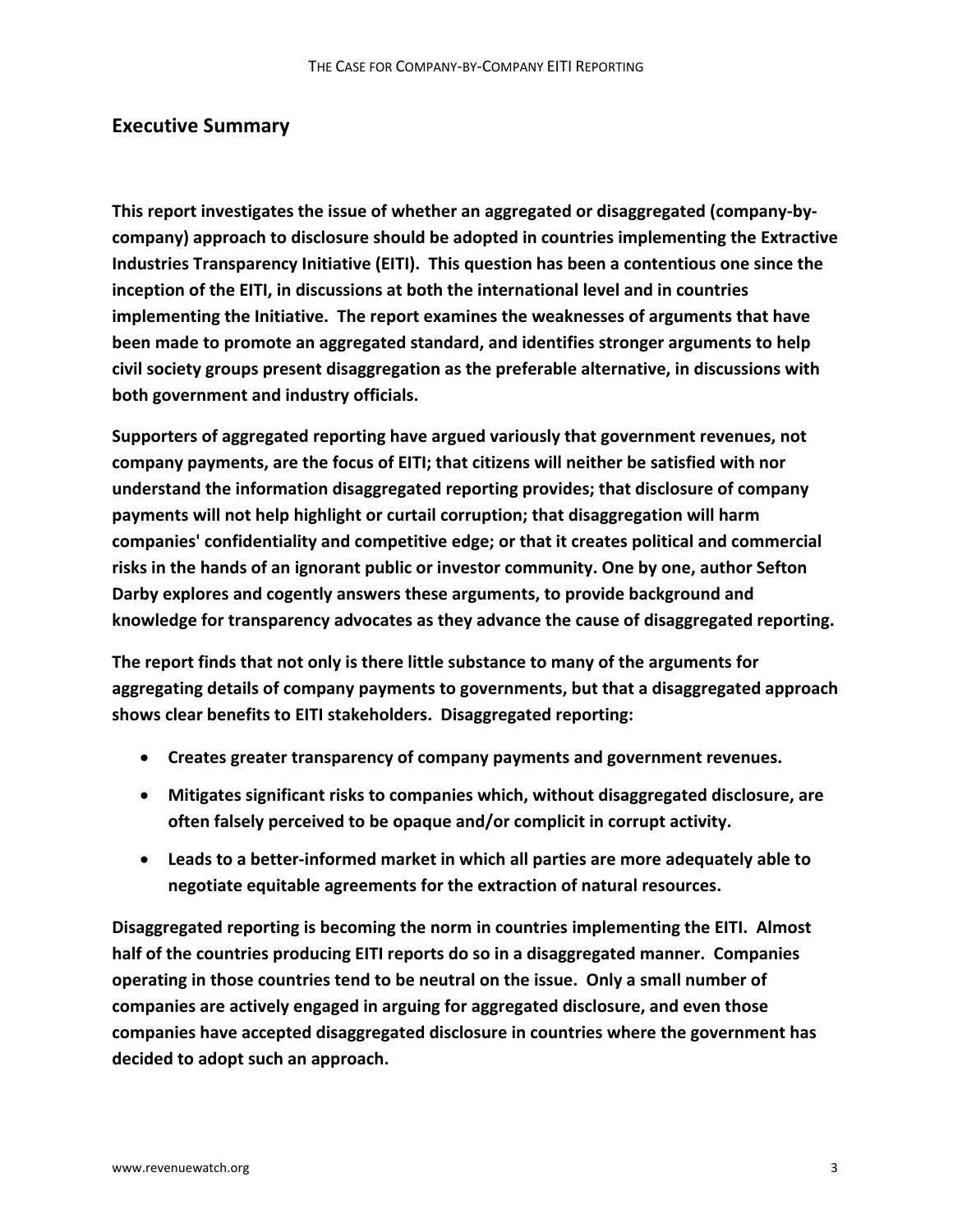**This report agrees that disaggregated disclosure of information regarding company payments to governments will not provide the public with sufficient information to determine the fairness of licenses and concessions held by companies. While EITI can help feed into processes that examine the quality of extractive deals, and can be used to build greater public understanding of the factors involved, disaggregated reporting in EITI will not alone address all of stakeholders' concerns.** 

**However, this report finds that the argument made by some companies – that disaggregated reporting will lead to the disclosure of commercially sensitive data – is largely unfounded. There is no evidence to suggest that any company operating in a country with disaggregated reporting standards has suffered as a result. So long as all companies operating in a country are required to report their payments as part of the EITI process, disaggregation essentially puts all companies on an equal footing. In some cases, it may even help to redress information monopolies used by dominant companies to negotiate uncompetitive deals.**

**The majority of companies opposed to disaggregated reporting take this stance because they believe that such a process will create short‐term political risks for them. Their position is** based on the false notion that the best way to mitigate risks is not to provide the public with **information. Instead, by advancing this argument, some companies are actually creating unnecessary suspicion of and hostility to their operations, which constitutes a significant long‐term risk.** 

**In a similar vein, some companies believe that investors and the financial analysts who inform those investors are either ignorant of how the industry operates and/or do little to recognise the long‐term benefits of mitigating risks through disaggregated reporting. Because of this, some companies are reluctant to support disaggregated disclosure. While this approach of "risk‐mitigation‐through‐ignorance" is still questionable, it is clear that a greater effort could be made to encourage investors to reward long‐term risk mitigation efforts by companies.**

### **Recommendations**

**1. Civil society groups involved in lobbying for disaggregated disclosure should focus the majority of their efforts on governments rather than on individual companies. Many companies are neutral on the issue of disaggregation but feel unable to take a lead on the issue. Encouraging governments to mandate disclosure by all companies creates a level playing field for all companies operating in a country.**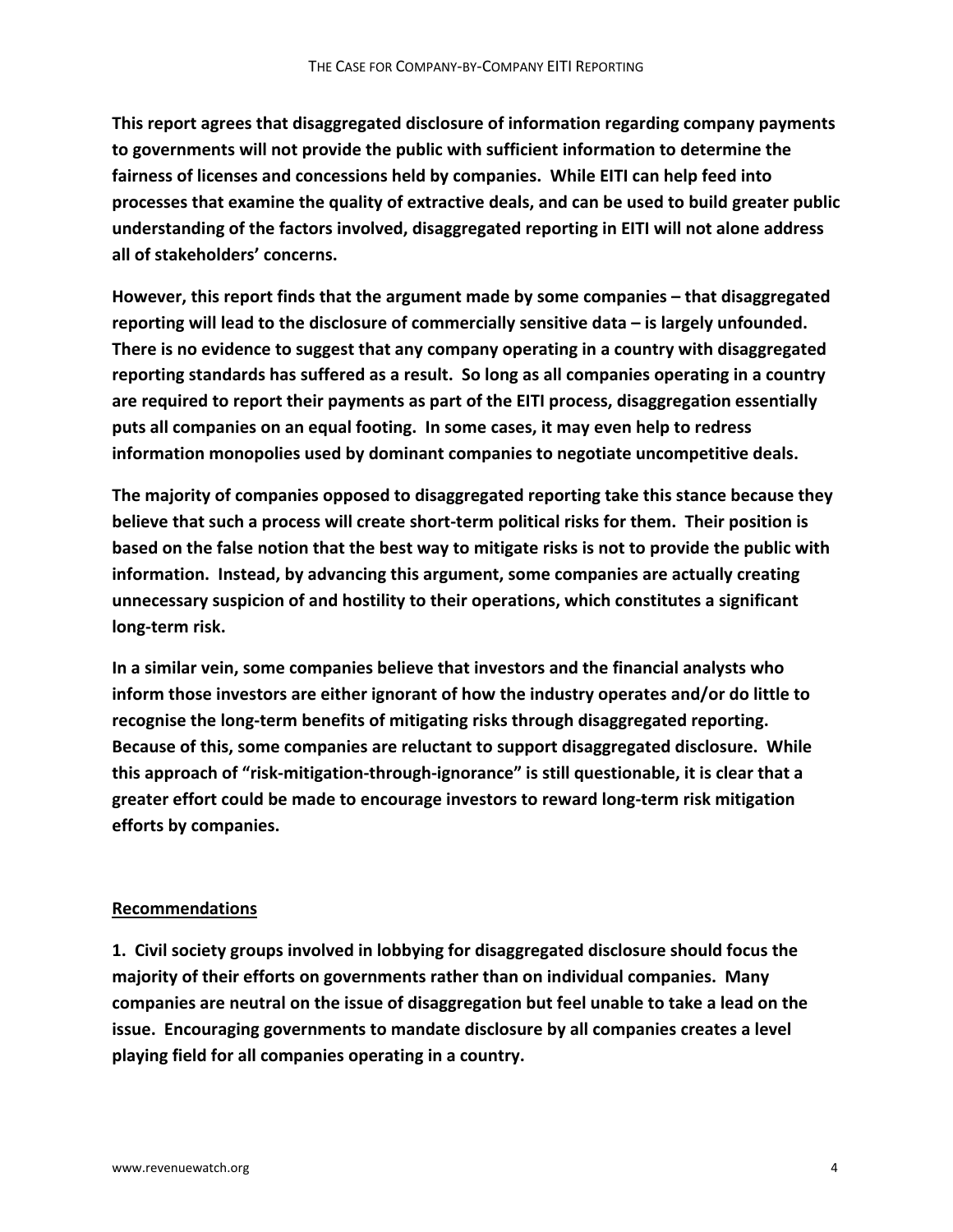**2. Making disaggregated reporting the basic EITI standard will only be achieved by making the majority of EITI countries adopt company‐by‐company reporting, thereby making it the de facto standard. It will not be achieved by trying to change international EITI policy as set by the EITI Board while some countries and companies are not in favour of such an approach. Civil society groups involved in campaigning on this issue should shift and refocus their advocacy efforts accordingly. Disaggregation will only become the standard by first becoming the norm at the country level.**

**3. More training is required for civil society groups in developing** *and* **developed countries to help them to understand the various factors which determine the level of payments made by companies to governments.**

**4. More attention needs to be paid to other important factors in how EITI reports are compiled. The issues, for example, of how state‐owned companies are involved in the process, or how a government's income from production sharing arrangements is reported,** *do* **need to be clarified by the International EITI Board and Secretariat in order ensure that EITI remains a credible process. International civil society groups should advocate for these issues to be addressed.**

**5. Countries which decide to adopt a disaggregated reporting process should:**

- **Ensure that adequate resources and time are made available to the independent administrator/auditor hired to compile the EITI report**
- **Allow all companies and government agencies the right to clarify any discrepancies identified during the course of an EITI process before a final report is published.**

**6. More efforts need to be made to ensure that financial analysts and investors properly understand the long‐term risk‐mitigation benefits that can come from extensive programs of disclosure.**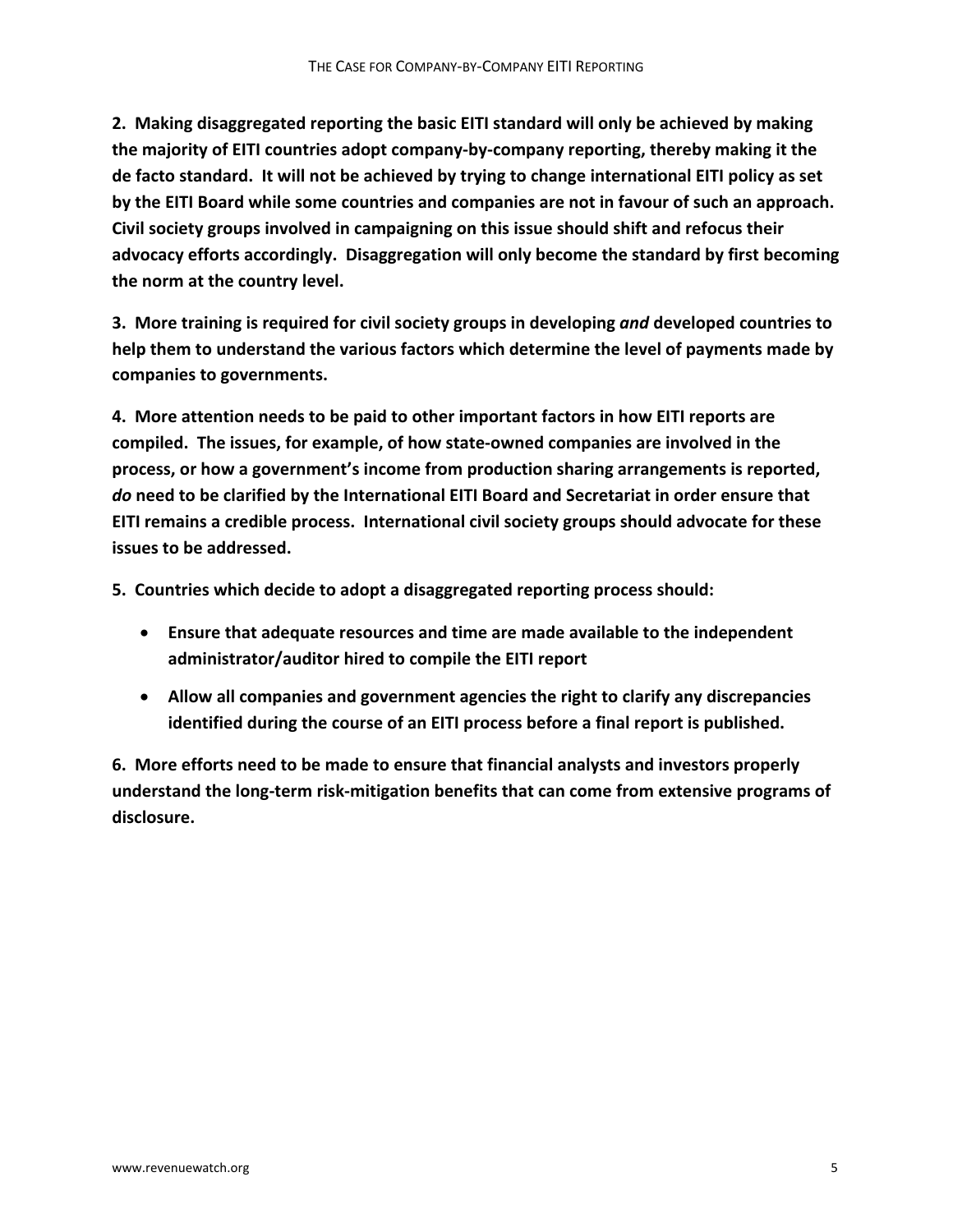# **1. Introduction**

This report seeks to illuminate of whether countries implementing the Extractive Industries Transparency Initiative (EITI) should adopt a standard that requires company‐by‐company disclosure of information (a disaggregated approach) or should publish information on revenue flows in a way that does not identify individual companies (an aggregated approach). The question of whether to take an aggregated or disaggregated approach when implementing the EITI has been one of the most contentious debates since the Initiative was launched in 2002. It is the intention of this report to help civil society groups, governments and company participants in EITI programs better understand the debate, and more effectively argue for EITI programs which promote disaggregated disclosure.

While an aggregated EITI program is clearly better than no EITI program at all, disaggregated disclosure:

- Creates greater transparency of company payments and government revenues.
- Mitigates significant risks to companies which, without disaggregated disclosure, are often falsely perceived to be opaque and/or complicit in corrupt activity.
- Leads to a better-informed market in which all parties are more adequately able to negotiate equitable agreements for the extraction of natural resources.

This report was informed by numerous off-the-record conversations with oil, gas, and mining companies, investors, as well as civil society groups.<sup>[2](#page-6-0)</sup> It is not the intention of this report to compare or rank different companies' performance on revenue transparency – the *Promoting Revenue Transparency* report<sup>[3](#page-6-1)</sup> published by Transparency International and the Revenue Watch Institute has already provided an in‐depth assessment of company practice in this area.

In the course of researching this report, it was interesting to find that most interviewees saw the issue of aggregation/disaggregation as being either an extremely important one, or not important at all. There appears to be very little middle ground on the issue. It is the view of this report that this issue is important, but even if it is not, the very fact that it remains intensely controversial after more than six years of EITI implementation suggests that it is worthy of closer examination.

<span id="page-6-0"></span> $2$  Interviewees are not listed in this report as the interviews were carried out on an off-the-record basis so as to enable people to speak freely and frankly.<br><sup>3</sup> See [http://www.transparency.org/policy\\_research/surveys\\_indices/promoting\\_revenue\\_transparency](http://www.transparency.org/policy_research/surveys_indices/promoting_revenue_transparency)

<span id="page-6-1"></span>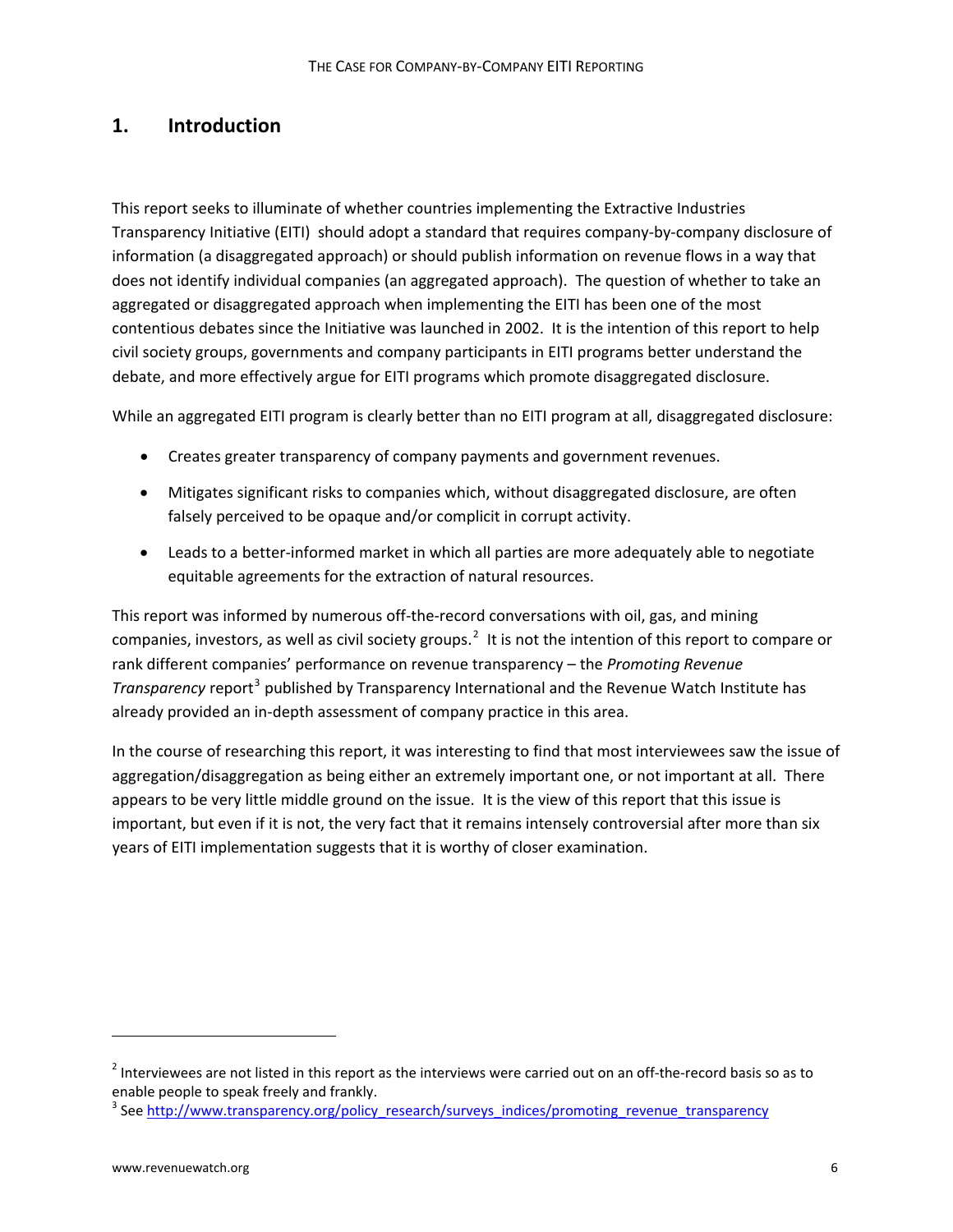# **2. Background**

### *The Extractive Industries Transparency Initiative*

The Extractive Industries Transparency Initiative (EITI)<sup>[4](#page-7-0)</sup> was launched in 2002 with the objective of improving transparency and accountability in countries rich in oil, gas, and mineral resources. Numerous studies have shown that these countries tended to be more corrupt, more susceptible to conflict, and more likely to suffer from low growth, than countries without such resources – the socalled "resource curse" or "paradox of plenty." Government revenue in most of these countries is characterised by very substantial payments made by a relatively small number of extractive industry companies, and there has often been very little publicly‐available information about both company payments and government revenues. The premise of the EITI is that the publication of information about those payments and revenues, and the bringing together of all stakeholders (government, extractive companies, and civil society groups) to manage that process, will directly address some of the tension and mutual suspicion that can contribute to the resource curse.

The most succinct description of what it means to "do EITI" can be found in the "EITI Criteria," which are as follows:

- 1. Regular publication of all material oil, gas and mining payments by companies to governments ("payments") and all material revenues received by governments from oil, gas and mining companies ("revenues") to a wide audience in a publicly accessible, comprehensive and comprehensible manner.
- 2. Where such audits do not already exist, payments and revenues are the subject of a credible, independent audit, applying international auditing standards.
- 3. Payments and revenues are reconciled by a credible, independent administrator, applying international auditing standards and published with an administrator's opinion regarding that reconciliation including any discrepancies that have been identified.
- 4. This approach is extended to all companies, including state-owned enterprises.
- 5. Civil society is actively engaged as a participant in the design, monitoring and evaluation of this process and contributes towards public debate.
- 6. A public, financially sustainable work plan for all the above is developed by the host government, with assistance from international financial institutions where required, including measurable targets, a timetable for implementation, and an assessment of potential capacity constraints.

<span id="page-7-0"></span> $4$  Information on all aspects of the Initiative can be found at [www.eitransparency.org](http://www.eitransparency.org/).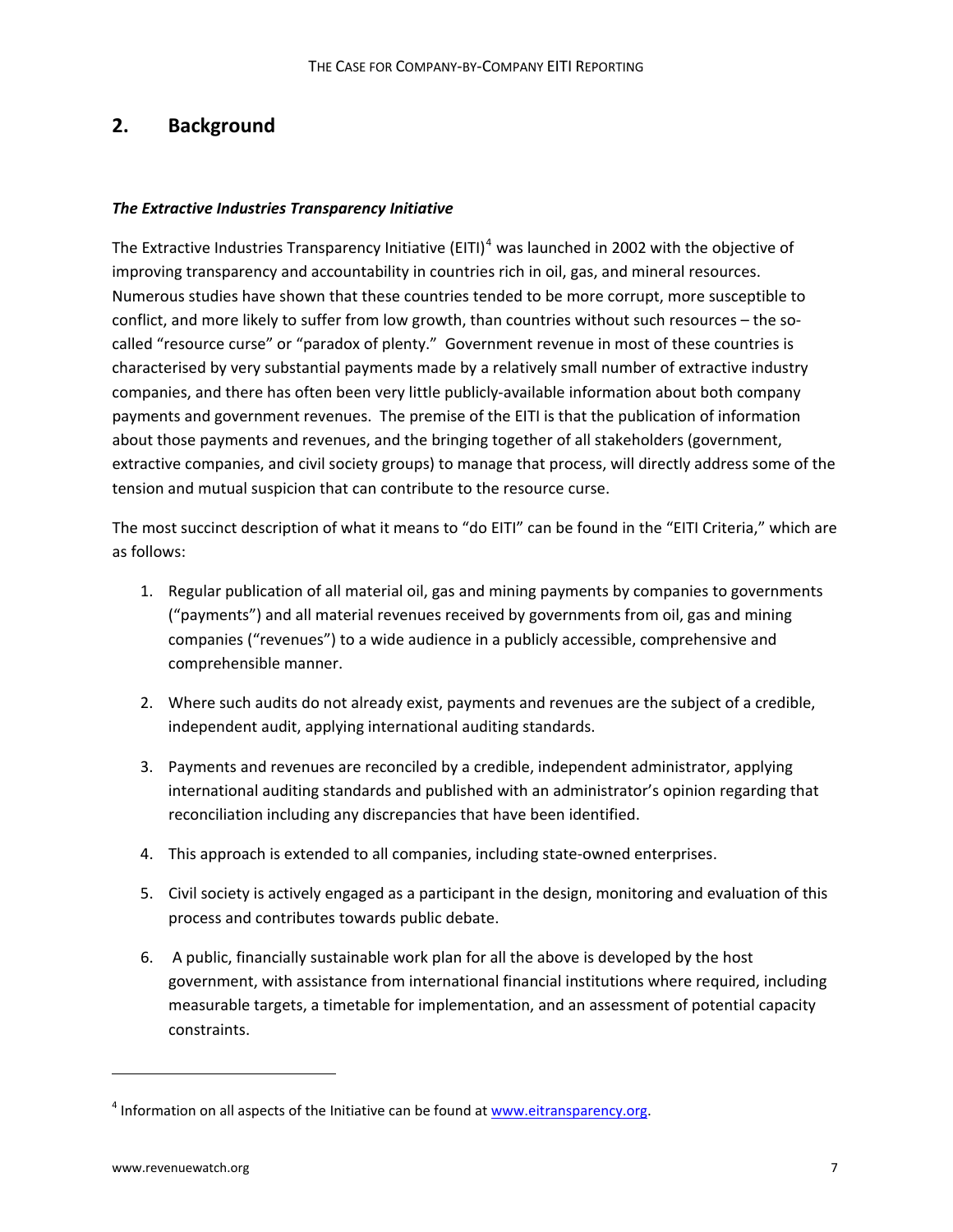The EITI is now a substantial global initiative with an international board consisting of senior representatives from governments, companies, civil society groups, and investors, and is supported by a permanent secretariat based in Oslo and Berlin. At the time of writing, some 30 countries in Latin America, Africa, Europe, and Asia are implementing the Initiative, and of those 30, 11 have published some form of EITI report.

| <b>EITI Implementing Countries</b> |                          |                     |  |  |  |
|------------------------------------|--------------------------|---------------------|--|--|--|
| Albania                            | Azerbaijan**             | <b>Burkina Faso</b> |  |  |  |
| Cameroon*                          | Central African Republic | Cote d'Ivoire       |  |  |  |
| Democratic Republic of Congo       | <b>Equatorial Guinea</b> | Gabon*              |  |  |  |
| Ghana*                             | Guinea*                  | Kazakhstan*         |  |  |  |
| Kyrgyz Republic*                   | Liberia*                 | Madagascar          |  |  |  |
| Mali                               | Mauritania*              | Mongolia*           |  |  |  |
| Mozambique                         | Niger                    | Nigeria*            |  |  |  |
| Norway                             | Peru                     | Republic of Congo   |  |  |  |
| Sao Tome e Principe                | Sierra Leone             | Tanzania            |  |  |  |
| <b>Timor Leste</b>                 | Yemen                    | Zambia              |  |  |  |

Countries marked with an asterisk (\*) have produced one or more EITI reports.

Countries market with a double asterisk (\*\*) have been validated as "EITI Compliant".

#### *What do aggregation and disaggregation mean?*

Early in the EITI process it became clear that the issue of aggregation/disaggregation was an area of significant disagreement between some of the companies and most of the civil society groups involved in shaping and negotiating EITI policy at the international level. Some companies very clearly indicated that should EITI adopt a disaggregated standard, they would not be able to support the Initiative. Similarly, civil society groups felt that should EITI only require aggregated disclosure, they too would not be able to continue to support it. Because of this, the decision was made that international EITI policy would be neutral on the issue of aggregation/disaggregation, and the decision about which model to adopt would be left to the individual countries implementing the Initiative.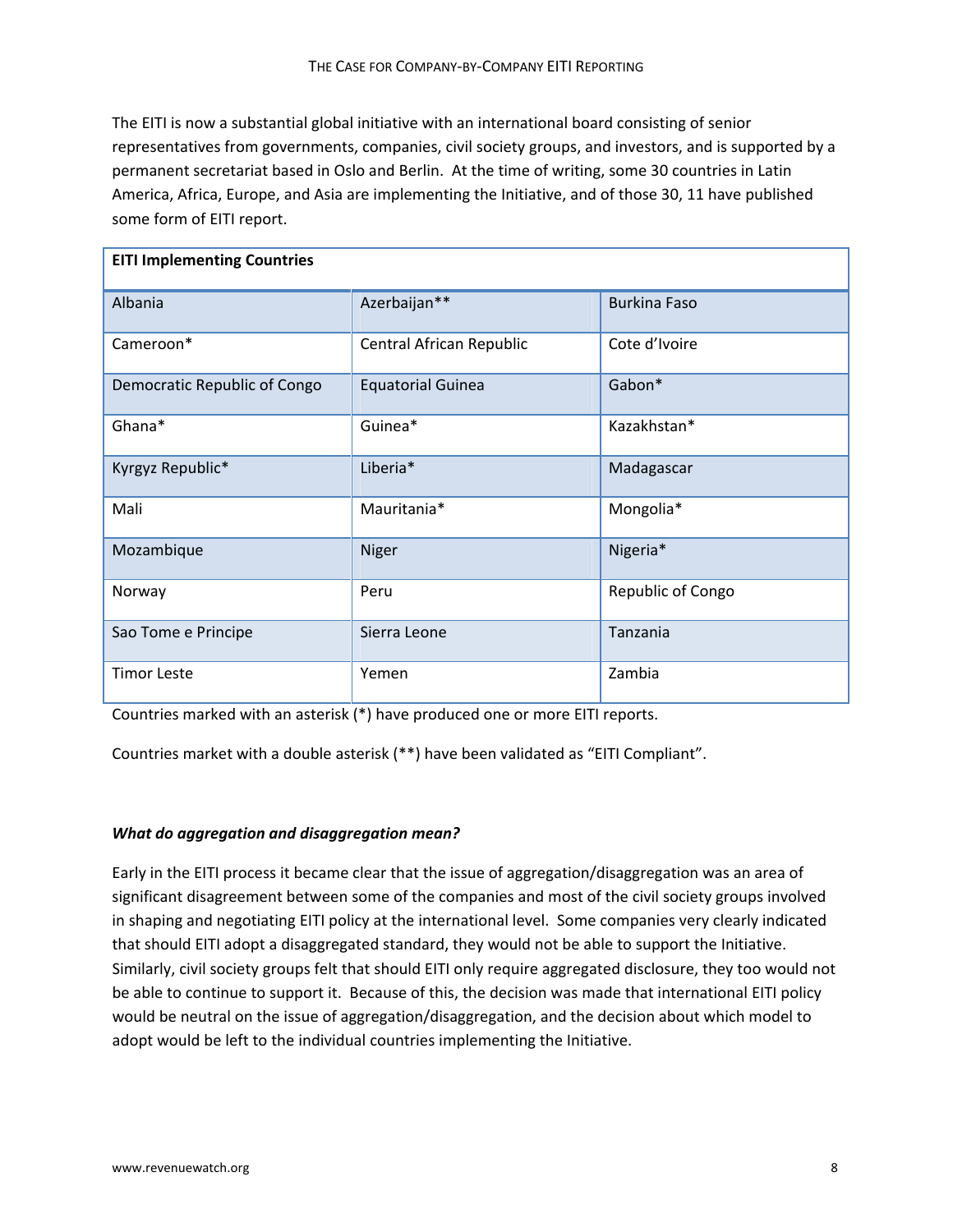Across all EITI policy documents<sup>[5](#page-9-0)</sup> there is only one explicit reference–in the *EITI Sourcebook* (2005)–to the aggregation/disaggregation issue:

*It is important to note the neutrality of EITI policy on this issue because there have been some instances in which individuals and organisations have referred to EITI as being an aggregated standard, which is simply not the case.*

*Stakeholders will need to agree whether company and host government reports should be made publicly available in an aggregated or a disaggregated manner. The final decision will be made by the host government.*

*Aggregated disclosure would see a single number disclosed for each benefit stream. In this case, particular attention would be required to ensure that the process of aggregation was seen to be trustworthy.*

*Disaggregated disclosure would see the overall number broken down by company and/or license. In this particular case particular attention would be required to ensure that the disaggregated numbers were comparable and meaningful.*

*A principle of the EITI is the recognition that achievement of greater transparency must be set in the context of respect for existing contracts and laws. Particular care should be taken to balance the presumption of disclosure under the EITI with the concerns of companies regarding commercial confidentiality.[6](#page-9-1)*

In practice there are two different kinds of aggregation/disaggregation:

- *Aggregation/disaggregation by company*: whether an EITI report identifies contributions made by individual companies, or whether it aggregates information to prevent the identification of contributions made by any specific company.
- *Aggregation/disaggregation by revenue stream*: whether an EITI report provides details of individual revenue streams (e.g., taxes, royalties, bonuses, etc.) or whether it aggregates that information into one figure.

Based on these two variables, four options for the publication of EITI data have emerged, which are summarised in the following chart.

<span id="page-9-0"></span><sup>5</sup> "EITI Policy" is generally accepted to be the sum‐total of the *EITI Principles* (2003), *The EITI Criteria* (2005), *The EITI Sourcebook* (2005), the *EITI Validation Guide* (2006), and a number of *EITI Policy Notes* agreed by the EITI Board from 2007 onwards. All of these documents can be found at <http://www.eitransparency.org/document> and have been recently summarized in the *EITI Rule Book* (2009), which can be found at <http://www.eitransparency.org/document/rules>.<br><sup>6</sup> Page 34 of the *EITI Sourcebook.* It is the view of this report that the commercial confidentiality arguments against

<span id="page-9-1"></span>disaggregated disclosure are not particularly strong. The issue is dealt with in depth on pages 22‐26.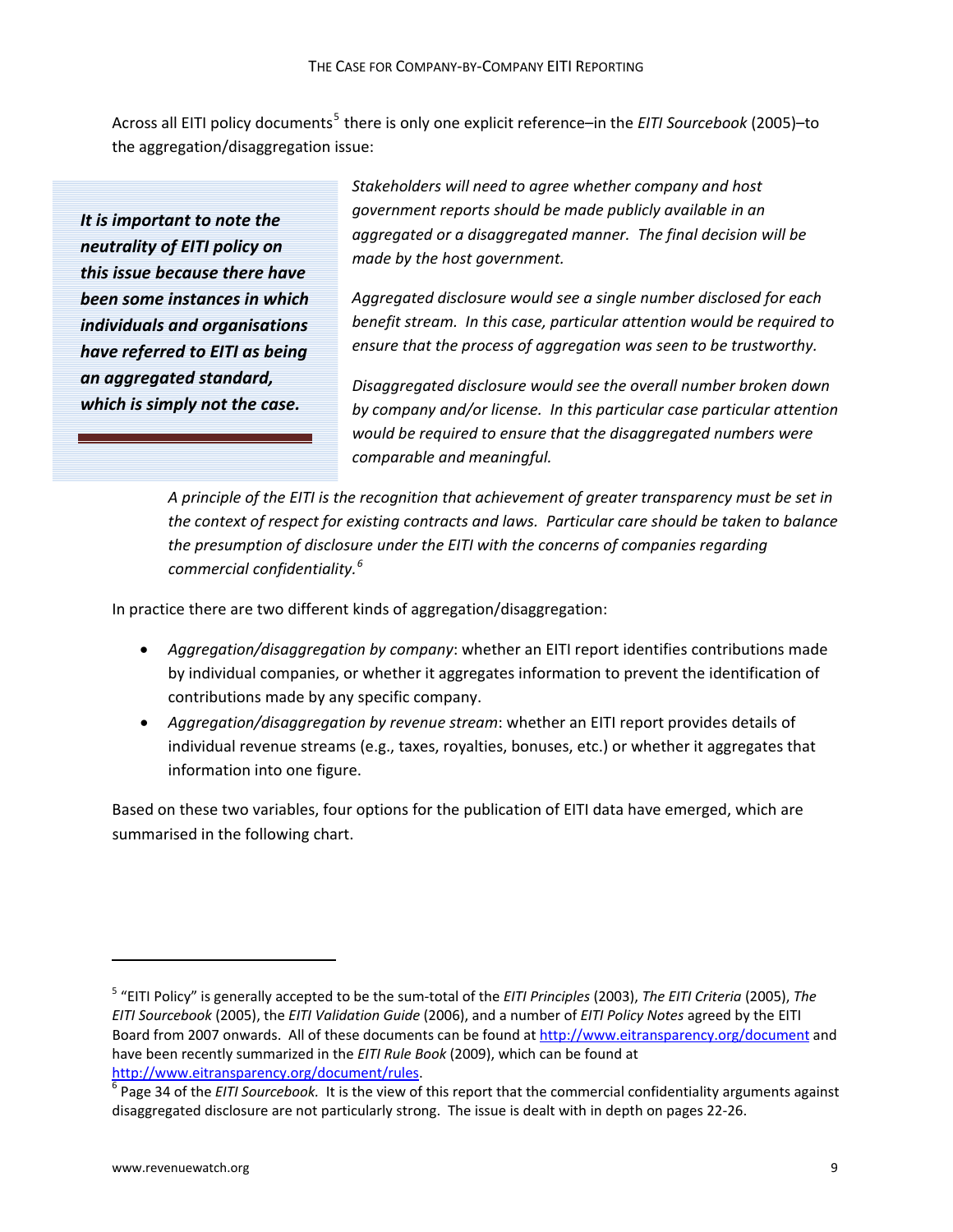| <b>Disaggregated</b><br>by company     | <b>Company A paid a</b><br>total \$X to the<br>government;<br>Company B paid \$Y<br>etc. | Company A paid \$X in<br>tax, \$Y in royalties, \$Z<br>in bonuses; Company<br>B paid etc.                          |
|----------------------------------------|------------------------------------------------------------------------------------------|--------------------------------------------------------------------------------------------------------------------|
| <b>Aggregated</b><br>for all companies | All companies paid a<br>total of \$XXXm                                                  | <b>All companies</b><br>combined paid a total<br>of \$X in tax, \$Y in<br>royalities, and \$Z in<br><b>bonuses</b> |
|                                        | Ausrega<br>by revenue stream                                                             | <b>Disaggregated</b><br>by revenue stream                                                                          |

It should be noted that the issue of aggregation/disaggregation refers to the way in which the EITI report is eventually published–not to the actual disclosure of companies and government agencies to the independent administrator or auditor hired to reconcile that data. The administrator is only able to do their job if they are provided with fully disaggregated statements from all reporting entities. Where the report is to be published in an aggregated form the administrator/auditor will be required to maintain the confidentiality of individual company and government agency reports. This is an important point because **producing a disaggregated report does not actually require substantially more time or input from reporting entities.**

### *Which countries have adopted which kind of disclosure?*

Of the 30 countries which are implementing the EITI, 11 have produced EITI reports. In the process, two of the above four options for disclosure have been adopted, as summarised in the following chart: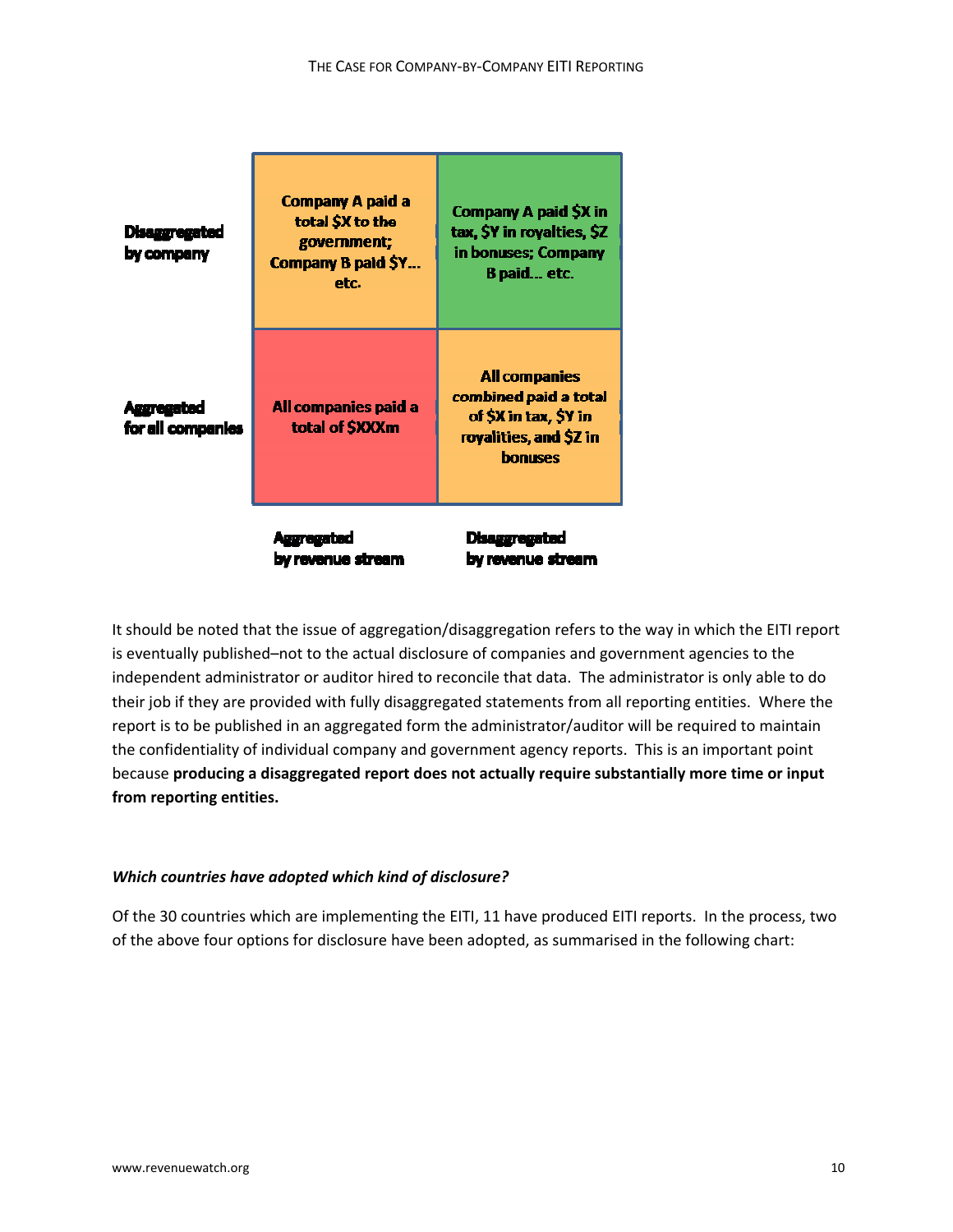#### THE CASE FOR COMPANY‐BY‐COMPANY EITI REPORTING



The EITI reports published in Ghana, Guinea, Liberia, Mongolia and Nigeria all identify how much each company has paid in each revenue stream. In Azerbaijan, Cameroon, Gabon, Kazakhstan, the Kyrgyz

Republic and Mauritania, the EITI reports identify individual revenue streams but not individual companies.

The adoption of revenue stream disaggregation by every government implementing the EITI demonstrates some presumption in favour of disclosure. Moreover, the fact that five out of the 11 countries that have produced EITI reports have done so in a way in which company figures are disaggregated also demonstrates that it is possible for governments to negotiate with companies in order to adopt a higher disaggregated standard of disclosure.

### *What is the policy of extractive industry companies on this issue?*

The scope of EITI programs has varied widely from country to country; EITI policy acts as a framework and provides a minimum standard for disclosure, but leaves a substantial number of issues up to each country to decide. Due to this, it technically does not matter whether an oil or mining company is in favour of aggregation or

*Country practice on aggregation/disaggregation has been widely misreported, with many organisations stating that only one country (Nigeria) has adopted a disaggregated approach. In reality almost half (five) of the countries that have produced EITI reports have adopted a disaggregated approach.*

disaggregation because the decision on the issue will be made by the multi‐stakeholder steering group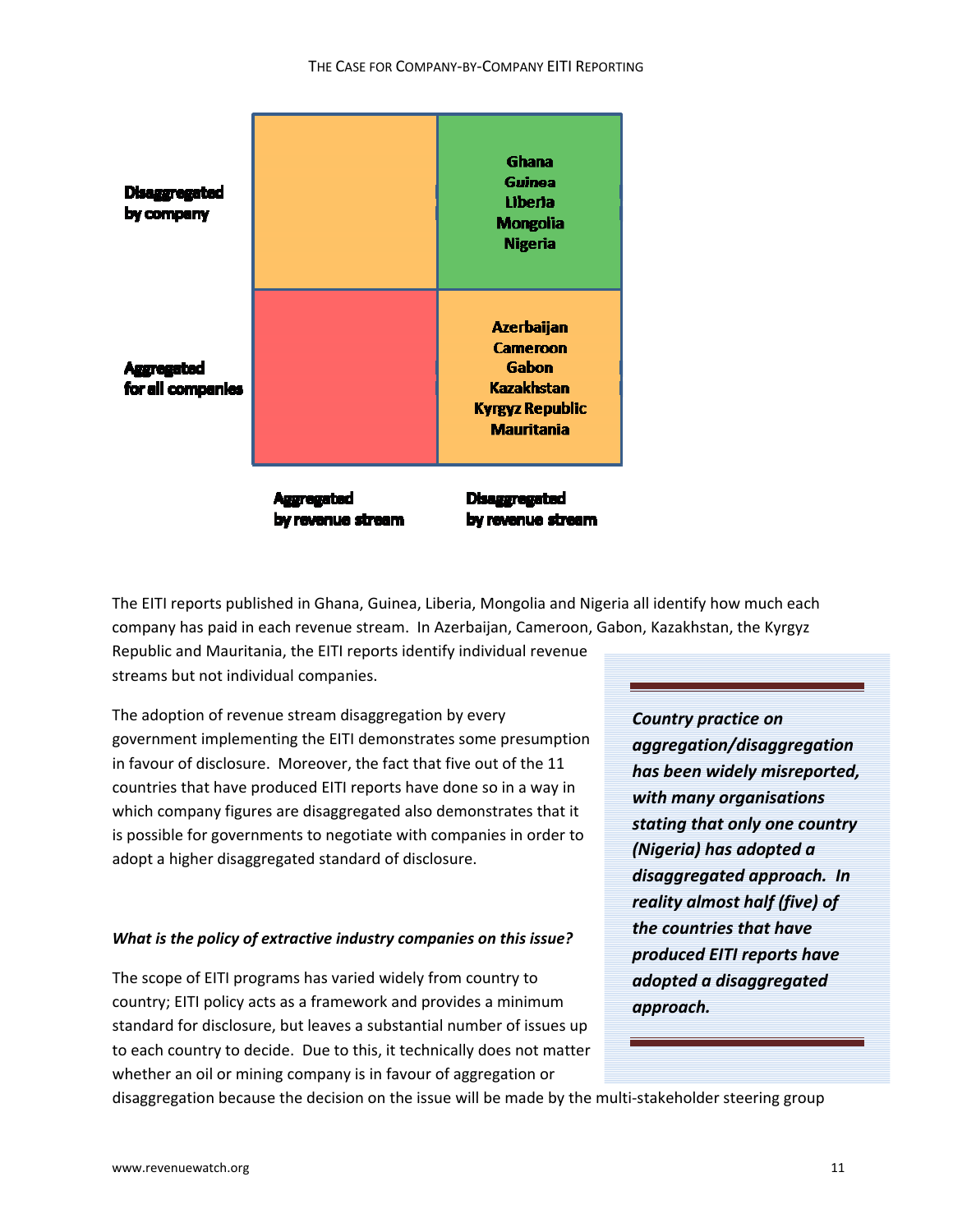in each country, and, where agreement on the issue cannot be achieved, by the government.<sup>[7](#page-12-0)</sup> It is useful, however, to briefly examine the different approaches taken by companies because they influence the debate in a variety of different ways. One can discern five different approaches to the issue of aggregation/disaggregation:

*Different extractive industry companies have adopted different policies on the level of EITI disclosure that they prefer. The different approaches reflect a divergence of views amongst companies about which approach is best for managing political risk in the countries where they operate.*

- *In favour of aggregation*: Some companies have lobbied extensively and consistently in all countries where they operate and where EITI programs are being implemented, for only an aggregated approach to be taken. ExxonMobil's approach to EITI is a good example of this. $8<sup>8</sup>$  $8<sup>8</sup>$
- *Leaning towards aggregation*: Many companies have a policy of following whatever is agreed‐upon by the stakeholder group or the government, but if pushed will state a preference for aggregated disclosure.
- *Different approaches for different countries:* Some companies decide their policy on a country‐by‐country basis. BP, for example, has no stated policy on the issue but has chosen to disclose their individual EITI reports in Azerbaijan, $9$  even though the main EITI reports there are published in an aggregated form. Anglo American discloses payments to government in the 12 countries which host the company's largest operations.<sup>[10](#page-12-3)</sup>
- *Leaning towards disaggregation:* Companies in this category have a policy of following whatever is agreed by the stakeholder group or the government, but have stated a preference for disaggregated disclosure. Shell's policy on EITI disclosure is a good example of a company with this position:

*Our view is that it is for host governments to decide whether individual or aggregated company payments should be disclosed. But having said that, we start from a position*

<span id="page-12-0"></span> $^7$  In some cases it may be necessary for the government to make regulatory or legislative changes to implement the decisions of the stakeholder group. In some countries, for example, the tax code prohibits the disclosure of an individual company's tax information (regardless of whether it will be published in an aggregated or disaggregated manner) to a third party.<br>
<sup>8</sup> See http://www.exxonmobil.com/Corporate/community local transparency.aspx, though it should be noted

<span id="page-12-1"></span>that ExxonMobil does provide disaggregated data in countries which have adopted such an approach (e.g., Nigeria) or where disclosure is a requirement of financing from investors such as the International Finance Corporate (as it was, for example, in Chad).<br><sup>9</sup> See pages 50 and 59 of the BP Azerbaijan Sustainability Report at

<span id="page-12-2"></span>[http://www.bp.com/liveassets/bp\\_internet/bp\\_caspian/bp\\_caspian\\_en/STAGING/local\\_assets/downloads\\_pdfs/s/](http://www.bp.com/liveassets/bp_internet/bp_caspian/bp_caspian_en/STAGING/local_assets/downloads_pdfs/s/BP_in_Azerbaijan_Sustainability_Report_2007_en_final.pdf)<br>BP\_in\_Azerbaijan\_Sustainability\_Report\_2007\_en\_final.pdf.

<span id="page-12-3"></span> $\frac{10}{10}$  See page 20 of the Anglo American Report to Society [http://www.investis.com/aa/docs/gr\\_2008\\_04\\_15.pdf](http://www.investis.com/aa/docs/gr_2008_04_15.pdf).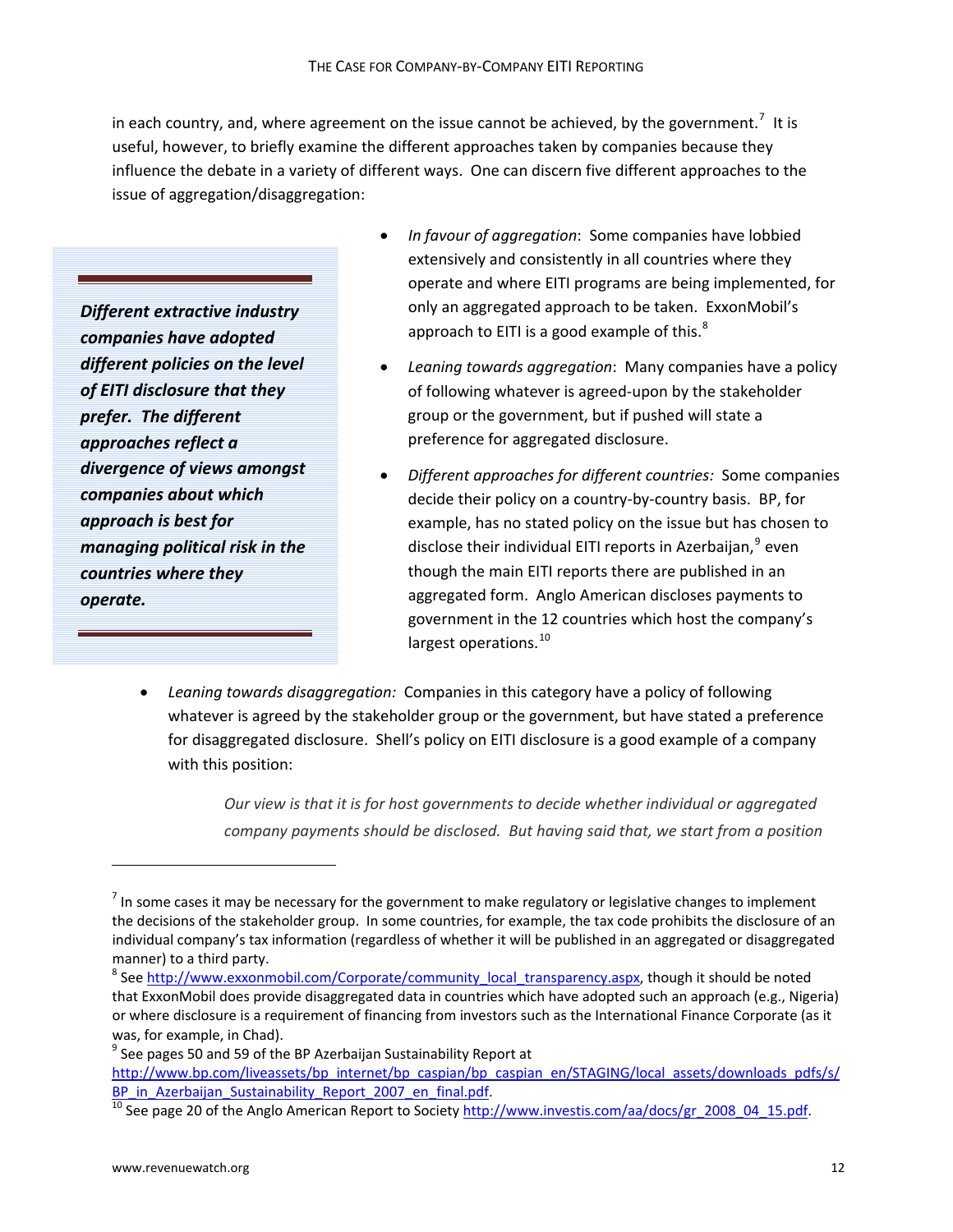*that individual company payments should be disclosed in each country that is implementing EITI ‐ unless there are good and defensible reasons not to do so.* [11](#page-13-0)

• *In favour of disaggregation:* A small number of companies, such as Statoil‐Hydro and Talisman Energy, proactively disclose the total level of payments to governments in all countries where they operate, though this information is not broken down by revenue stream.<sup>[12](#page-13-1)</sup>

It is important for stakeholders involved in the EITI process to understand that there is a wide variety of views among companies on this issue. It is also important to realise that while the preceding section outlines the positions taken by some major multi‐national extractive industry companies, of increasing importance (and in some cases of greatest importance) are the views held by major state‐owned companies which are now investing in operations globally, as well as the views of the local state‐owned companies in any given country (should one exist). Civil society groups seeking to encourage disaggregated disclosure need to:

- Publicly praise those companies that take a proactive approach on disclosure and point out that supporting disaggregation has not hurt those companies. There needs to be a positive reward for companies which take such an approach, and civil society groups can have a role in publicly recognising the efforts of such companies. $^{13}$  $^{13}$  $^{13}$
- Always ask each company in each country what their position is on the issue. Because some larger companies leave decisions on how to manage political and social risks to individual country managers, it is quite possible that *within* any given company there will be people who are both for and against a disaggregated approach.

<span id="page-13-0"></span> $11$  Shell's policy can be found at:

[http://www.shell.com/home/content/responsible\\_energy/society/using\\_influence\\_responsibly/payments\\_to\\_gov](http://www.shell.com/home/content/responsible_energy/society/using_influence_responsibly/payments_to_governments/our_approach/our_approach_ptg.html) [ernments/our\\_approach/our\\_approach\\_ptg.html](http://www.shell.com/home/content/responsible_energy/society/using_influence_responsibly/payments_to_governments/our_approach/our_approach_ptg.html).<br><sup>12</sup> Statoil's policy can be found at:

<span id="page-13-1"></span>[http://www.statoilhydro.com/en/EnvironmentSociety/Sustainability/2007/Society/Pages/TransparencyAntiCorrup](http://www.statoilhydro.com/en/EnvironmentSociety/Sustainability/2007/Society/Pages/TransparencyAntiCorruption.aspx) [tion.aspx](http://www.statoilhydro.com/en/EnvironmentSociety/Sustainability/2007/Society/Pages/TransparencyAntiCorruption.aspx) and details of its payments to governments at:

[http://www.statoilhydro.com/en/EnvironmentSociety/Sustainability/2007/Pages/Statistics.aspx.](http://www.statoilhydro.com/en/EnvironmentSociety/Sustainability/2007/Pages/Statistics.aspx) Talisman's policy on EITI can be found at http://www.talisman‐[energy.com/responsibility/transparency/?disclaimer=1](http://www.talisman-energy.com/responsibility/transparency/?disclaimer=1) and details of payments to governments can be found on page 34 of its Corporate Social Responsibility Report at:

http://www.talisman-[energy.com/upload/important\\_links/16/06/2007crreport](http://www.talisman-energy.com/upload/important_links/16/06/2007crreport-final.pdf)-final.pdf. Some interviewees for this report noted that these companies had only adopted this approach because each had been through a publicly embarrassing situation in which the company was either found to have been paying bribes (Statoil in Iran) or in which there were serious criticisms about how the host government was spending revenues received from the operation (Talisman from its former–now divested–investment in the Sudan). The interesting point here is that both companies have seen disaggregated reporting as a way of guarding against accusations of corruption and/or

<span id="page-13-2"></span>as a way of ensuring that scrutiny of how oil revenues are spent is focused on governments instead of companies.  $13$  One example of how this could be done would be to ensure that the marketing and advocacy which comes of the Transparency International/Revenue Watch Institute *Promoting Revenue Transparency Project* clearly focuses on praising the high‐performing companies identified in the report, not just the laggards.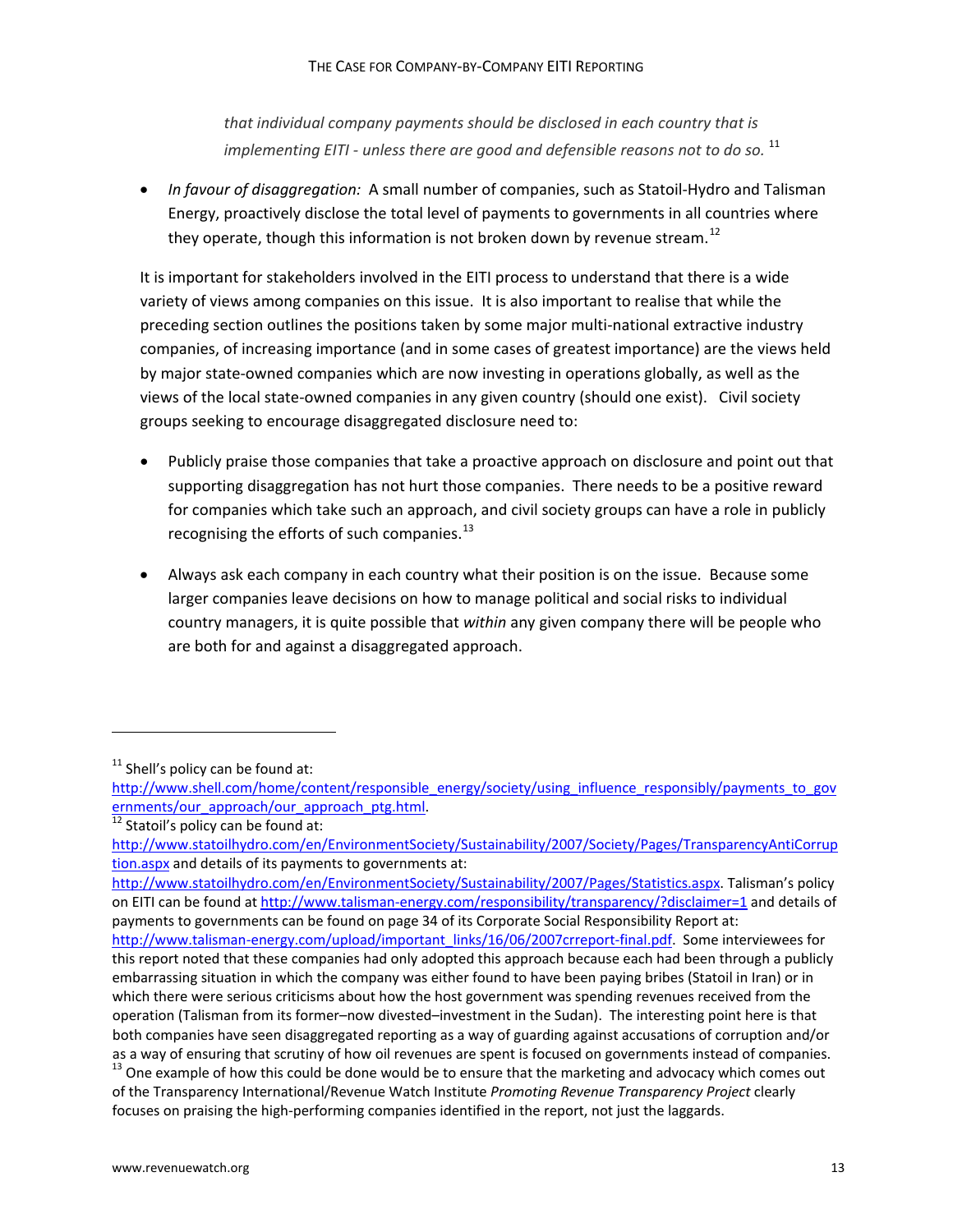• Ally themselves with those companies which are in favour of disaggregated disclosure to try to encourage other companies to adopt a more open stance on the issue.

### *Other important reporting issues*

Two other issues regarding the compilation of EITI reports, although they are not directly related to the question of aggregation or disaggregation, are also worth a brief examination: (i) the role of state‐ owned companies in the reporting process; and (ii) the way in which the value of government production shares is reported.

#### *The role of state‐owned companies in the EITI process*

While the reporting requirements of government agencies and companies involved in the EITI process are reasonably straightforward, special attention needs to be paid to the role of state‐owned companies involved in the EITI. These companies mainly exist in the oil and gas sector, although in a few mineralrich countries the state still directly participates in the sector through a public company. The reason why it is important to focus on the role of such companies is because they display a mixture of oftenconflicting private sector and public sector roles, functions and motives. The kinds of issues which typically set these companies apart from their private sector counterparts and which are relevant to the EITI process are:

- In many circumstances the company makes payments to the government both in the usual way that a company would (e.g., through the payment of taxes and royalties) *as well as by acting as a revenue agency* in its own right (e.g., through collecting revenues from other companies).
- In some countries the state‐owned company also has non‐fiscal regulatory responsibilities regarding the management of the sector. Even where the state-owned company does not have a direct regulatory role, it is not uncommon for the company to have a very substantial influence over sector policy.
- Even where a state-owned company is not the operator of a field or deposit, it is common for that company to have a stake in many or all extractive operations in a country.
- In the case of oil-producing countries, the state-owned company will often by responsible for marketing the government's share of profit oil produced under production sharing contracts.
- State-owned companies will often have non-production related units or subsidiaries which have been created in response to government demands, or to fulfil some sort of non-profit making role (e.g., the provision of public services such as education, healthcare and infrastructure in producing regions).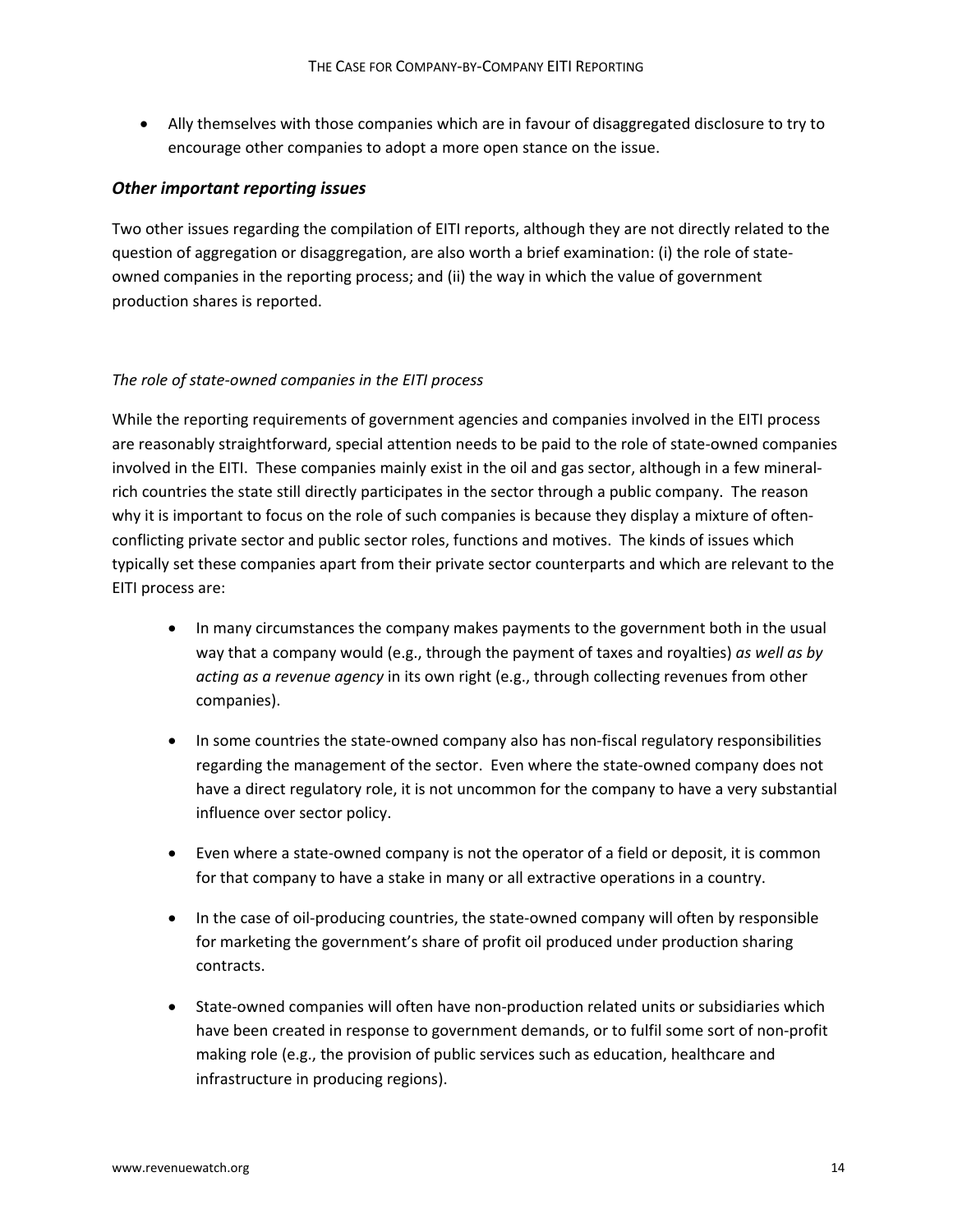For these reasons it is important for those involved in designing and running EITI programs to consider the unique reporting requirements of state‐owned companies so as to ensure that no material revenue streams are omitted from the EITI process. This report recommends that this issue should be considered in greater depth by the International EITI Board and Secretariat and additional guidance should be developed for how these companies should be included in the EITI reporting process. **In countries where a state‐owned company operates, the minimum standard should be that the EITI report clearly differentiates between the revenues generated by a state‐owned company as an operator; revenues generated by the company from non‐production related activities; and revenues collected by the company on behalf of the government.**

#### *Reporting on production share*

In oil and gas producing countries using production sharing agreements, it is common for a government to receive a certain amount of oil or gas "in‐kind" from the operator of a field. Sometimes this production share is sold by the operating company on behalf of the government; sometimes it is sold by the state-owned oil company; and in other countries still, state oil and gas marketing agencies are charged with monetising the government's production share. The practice of how the value of a production share is reported under EITI has been mixed. In some countries, for example Azerbaijan, the EITI reports simply include details of the physical production share transferred to the government (measured in millions of barrels of oil and thousands of cubic metres of gas). In other reports, such as those from Gabon and Mauritania, the reports provide details of the final cash value of oil and gas sales that were then transferred to the government.

Because of the variety of grades of oil and gas,  $14$  as well as variable transportation costs, it is not possible to place a value on physical production simply based on the widely quoted prices of oil (most commonly Brent crude and West Texas Intermediate crude). That said, the process of monetising government production share is one in which–if adequate controls are not in place–it is extremely easy for corrupt behaviour to occur. Because of the volatile nature of commodity prices and foreign exchange rates, as well as the relatively large volumes of oil that can be sold in any one transaction, it is relatively easy for an individual to siphon profits off simply by reporting a sale as being made at a tim e which is slightly different from when the sale actually occurred (and therefore was made at a different commodity price or exchange rate). **Further research into this area is needed in order to make recommendations on how EITI reports should address this issue, though in the interim it is the recommendation of this report that EITI reports should include details of (i) the physical amount of production share received by governments; (ii) average prices for oil and gas sales across the reporting** period; and (iii) the total amount of money (in either US dollars or the local currency) realised by the **governmen t from oil and gas sales.**

<span id="page-15-0"></span><sup>&</sup>lt;sup>14</sup> In some countries it is not unusual for there to be significant differences in the quality of oil extracted from different fields in the country. Different qualities of oil can then be exported either separately or as a blend of different oils.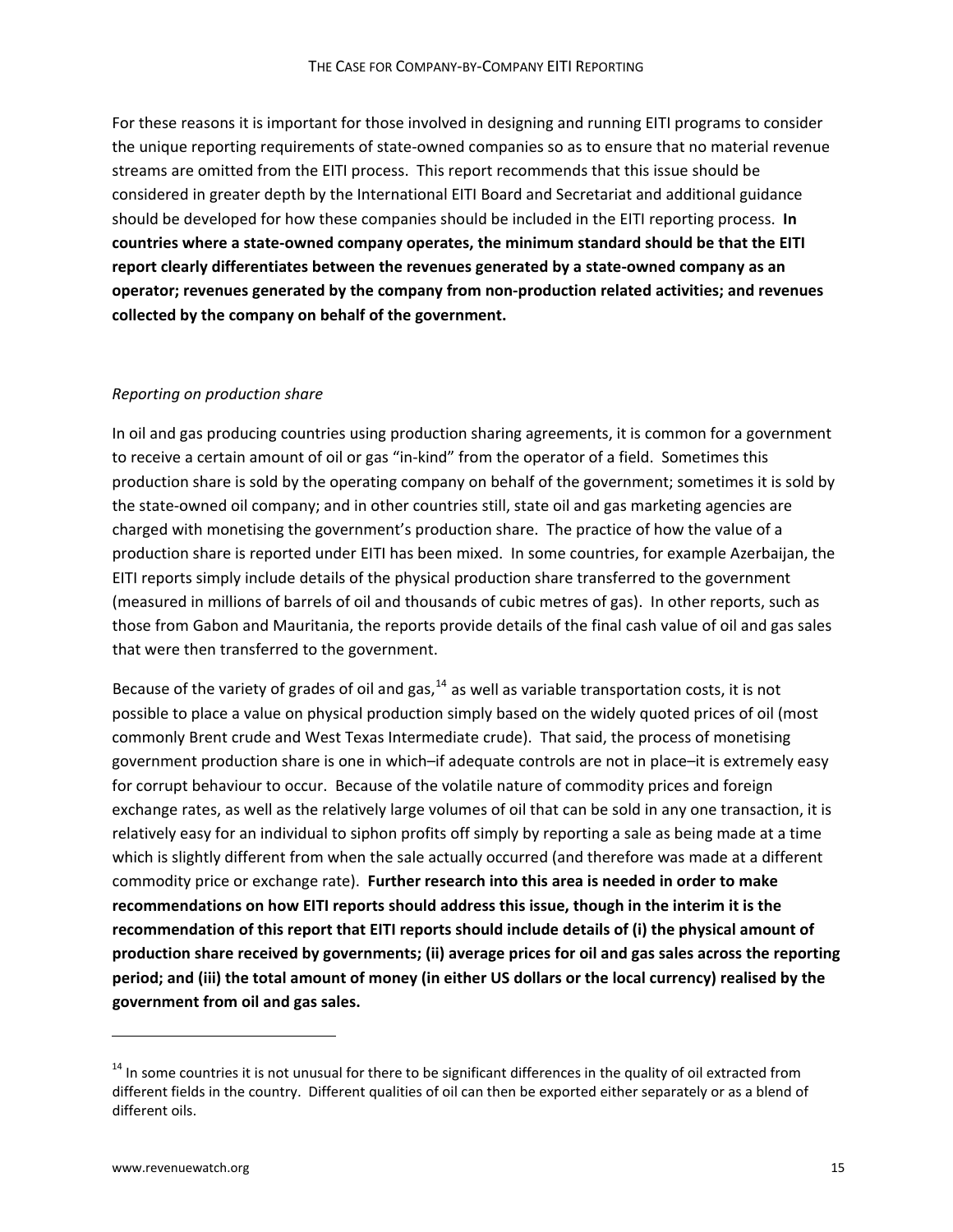## **3. Responses to arguments for aggregated disclosure**

At both the international level as well as in countries which are implementing EITI, numerous arguments have been made by governments and companies in favour of an aggregated approach. This section of the report outlines some of those arguments and responds to them.

## *Argument 1: Focusing on company payments is not the objective of the EITI. The Initiative should concentrate its efforts on the transparency of government revenues.*

Many people interviewed for this report stated that their primary objection to disaggregated reporting was that they believed that it shifted the debate from the accountability and transparency of government revenues (and eventually expenditures) to scrutinising individual companies and whether they were paying "what they should." As one interviewee put it, "I can only think of one reason for NGOs to want disaggregated payments information and that would be in the hope that it gives them something with which they can attack individual companies."

Part of this debate is about the history of the EITI itself, and whether it was always intended to be focused primarily on governments, or whether it was always intended to focus on the transparency and accountability of both governments and companies. The earliest agreed statement of EITI policy–the *EITI Principles* (2003)–does place a strong focus on government accountability:

*We affirm that management of natural resource wealth for the benefit of a country's citizens is in the domain of sovereign governments to be exercised in the interests of their national development.*

*We recognise that a public understanding of government revenues and expenditure over time could help public debate and inform choice of appropriate and realistic options for sustainable development.*

But it should be recognised that from the very start there was also a clear intention for the focus of the initiative to be on both governments and companies. As *EITI Principles* goes on to say:

*We underline the importance of transparency by governments and companies in the extractive industries and the need to enhance public financial management and accountability.*

*We are committed to encouraging high standards of transparency and accountability in public life, government operations and in business.* (Emphasis added)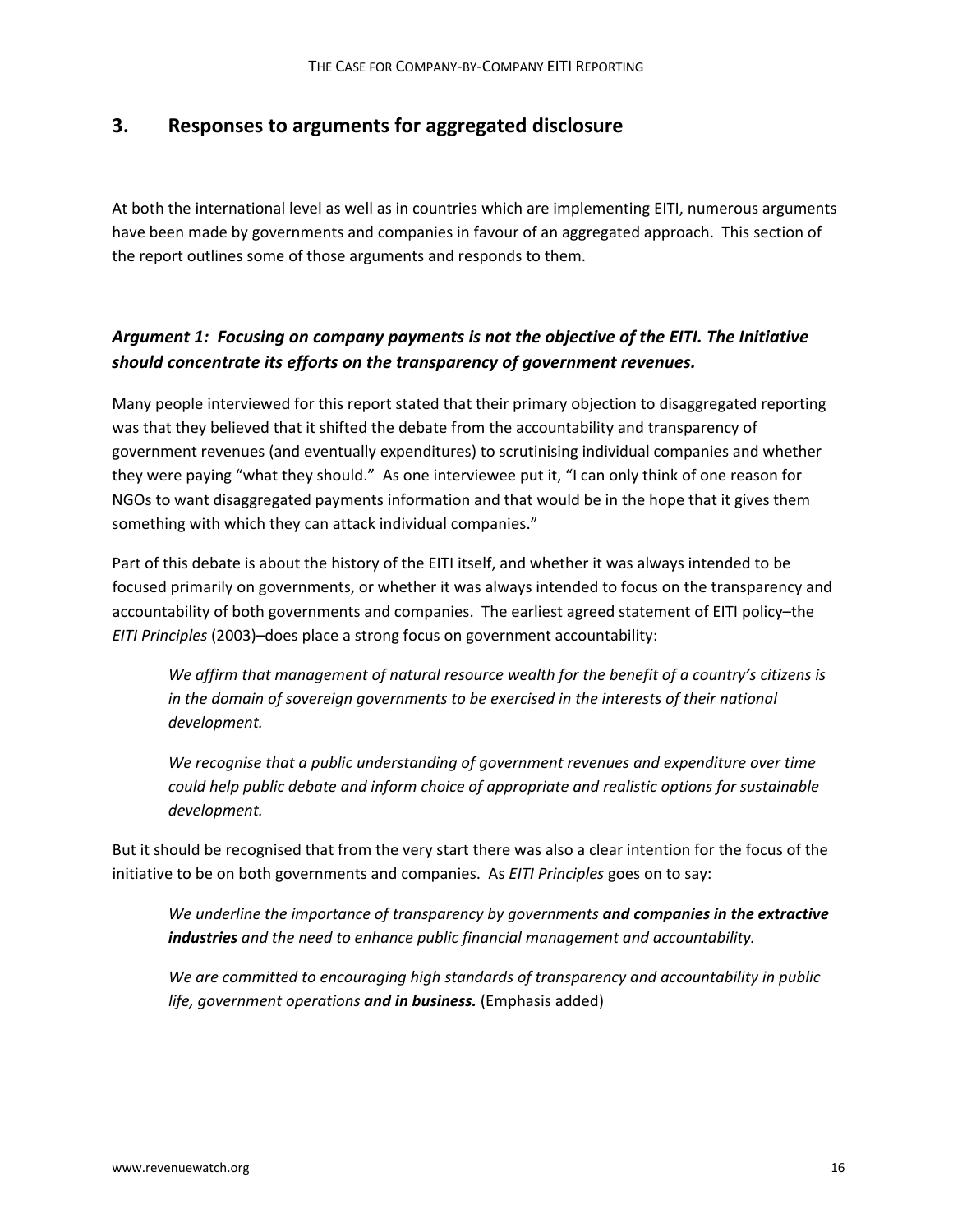The dual focus on governments and companies is deliberate: By scrutinising both sides of the transaction, the EITI processes can hopefully disclose information that will be more credible and will make it harder for one side (whether a government or a company) to deliberately misstate information. What is important to note, however, is that the efforts to promote disaggregated disclosure should be focused on the multi-stakeholder group overseeing the EITI process, and on the government. In some countries, those seeking to promote disaggregation have focused their efforts on companies, despite the fact that it is ultimately within the power of the government to decide what information should be

disclosed. Most companies are uncomfortable taking a lead position on issues such as disaggregation: They do not wish to be seen asking for higher or lower standards than other companies. Almost all companies interviewed for this report stated that they would be more comfortable if the decision to disaggregate information were made by a government and if such disclosures were then mandated for all companies operating in a country.

While different stakeholders have different views on whether EITI is or should be focused on governments or companies, the great value of the EITI is that its multi‐stakeholder approach and international standards allow all stakeholders to address issues which they may feel unable to address alone. Governments may feel unable to make a positive unilateral move on revenue transparency because of the suspicion in which many governments are held by their citizens. Similarly, as noted above, individual companies may not wish to take a unilateral proactive approach on payment disclosure. In involving

*Organisations involved in lobbying for disaggregated disclosure should focus their efforts on the host government rather than individual companies, who– even if they favour disaggregation–are sometimes reluctant to take a lead position on the issue.*

all stakeholders, and by mandating the participation of all companies operating in a country, EITI is exactly the right forum through which stakeholders can credibly address sensitive topics such as disaggregated disclosure.

### *Argument 2: Disaggregated information will not give people the information that they want.*

One common argument against disaggregation has been made by those who believe that disaggregated disclosure will not actually provide stakeholders with the information that they want: namely, information that will allow them to determine which companies are paying proportionately more or less than other companies. This debate partially stems from the fact that different countries have adopted a wide variety of EITI programs. The three levels of scrutiny that a country can adopt are:

• *Option 1: How much has been paid?* In this option the independent administrator (normally an audit company) is appointed to gather information from companies and government agencies; to reconcile (but not audit) it; to seek explanations for any discrepancies; and to provide a report with the total amounts which companies say they have paid, and that government says it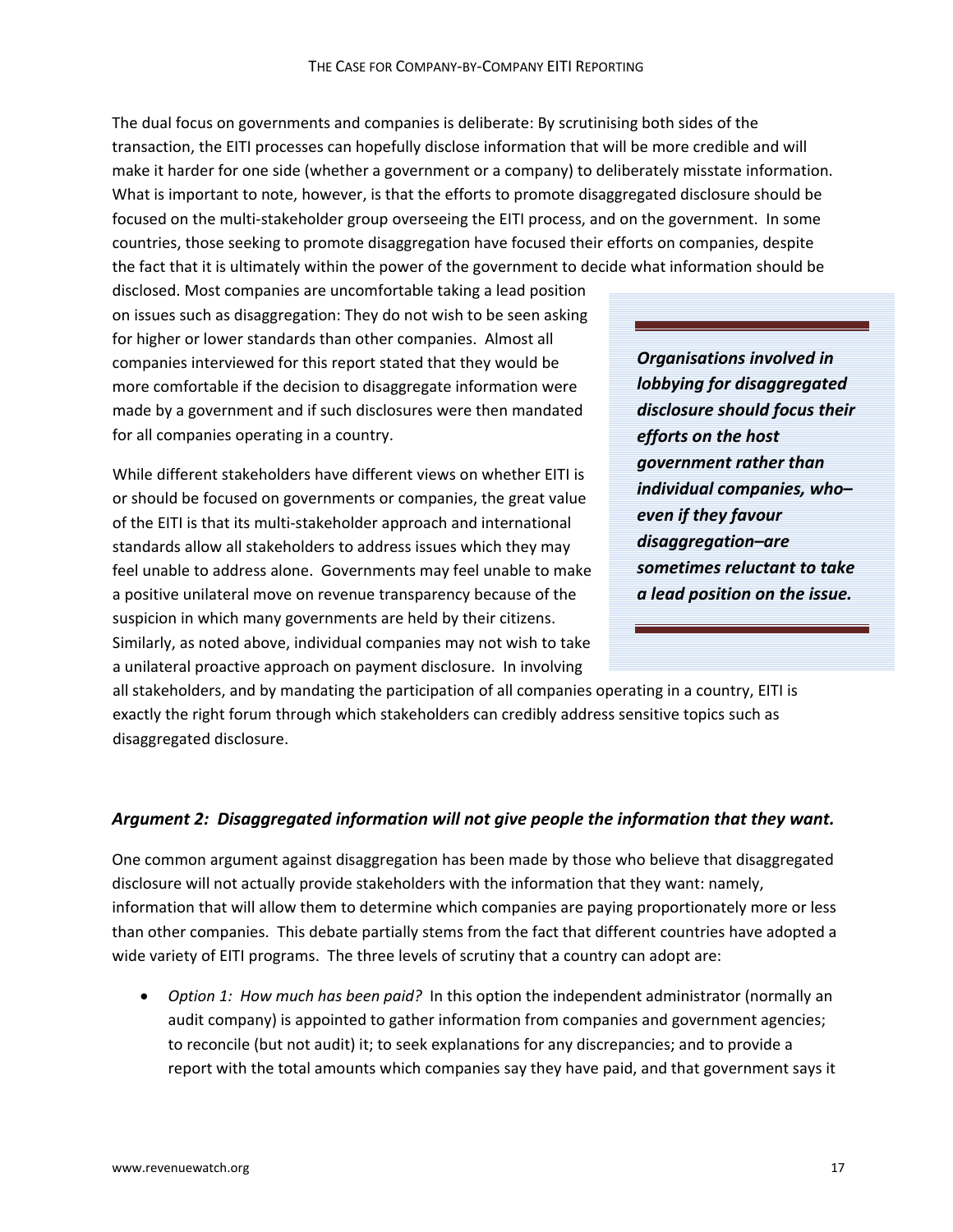has received. All information provided to the administrator is assumed to be correct. This is the approach that has been adopted in the majority of countries which have produced EITI reports.

- *Option 2: Was what should have been paid actually paid?* In this option the independent administrator is asked to not only reconcile company payments and government revenue data, but also to carry out tests on whether that data is correct. These tests may be as simple as looking at whether a consistent commodity price was used in calculating the value of production and production‐related taxes such as royalties. The Ghana EITI reports, for example, looked at this issue. It may also require that an auditor be hired to scrutinise company and government accounts to determine whether companies are correctly calculating the payments they should be making and/or whether governments are correctly assessing company tax liability. This is the approach which has been taken in Nigeria's EITI reports. This option does not address the question of whether a company is paying a "fair" amount of tax, but rather it helps to determine whether the government is correctly assessing (or companies are correctly self‐assessing) the payments that are supposed to be made.
- *Option 3: Are companies paying a "fair" amount of tax?* Because of the recent period of substantial rises in commodity prices, many people are asking whether they are receiving a "fair" amount of revenue from the extractive industries. The answer must take into account all of the terms of the existing contract, market conditions, the cost of extraction, etc. Thus far, no EITI implementing country has included this within the scope of their EITI program, though several of them are carrying out reviews of contracts outside the EITI process.

The concern of many companies involved in the EITI process is that those asking for disaggregated publication of company payments hope to use that information to achieve or lobby for the third option of scrutiny outlined above. It is correct that it is extremely difficult to determine the fairness<sup>[15](#page-18-0)</sup> of a contract simply by examining the level of payments that a company makes to a government. This is due to the wide range of factors which influence how much a company will pay to a government. These factors are summarised in the box below.

### *Factors influencing the level of revenues derived from an oil or mining operation*

*First mover advantage/taking substantial political risk*: In countries where there has been very little, if any, exploration or production before, a company is taking a greater risk by investing where there is less geological information about the region, and where there may be little sustained history of interaction between the government and major foreign investors. This greater risk will be reflected in a higher return for a company. Providing preferential terms to the "first mover" can sometimes be beneficial for a country because it needs to be able to prove to other potential investors that the country is able to attract and sustain a relationship with investors.

<span id="page-18-0"></span><sup>&</sup>lt;sup>15</sup> Defining "fairness" is dangerous territory because different stakeholders will have different views on this issue. A reasonably uncontroversial definition would be that a "fair" contract is one which adequately balances the concerns and rewards of the country, the community in which the operation is taking place, and the operator and investors.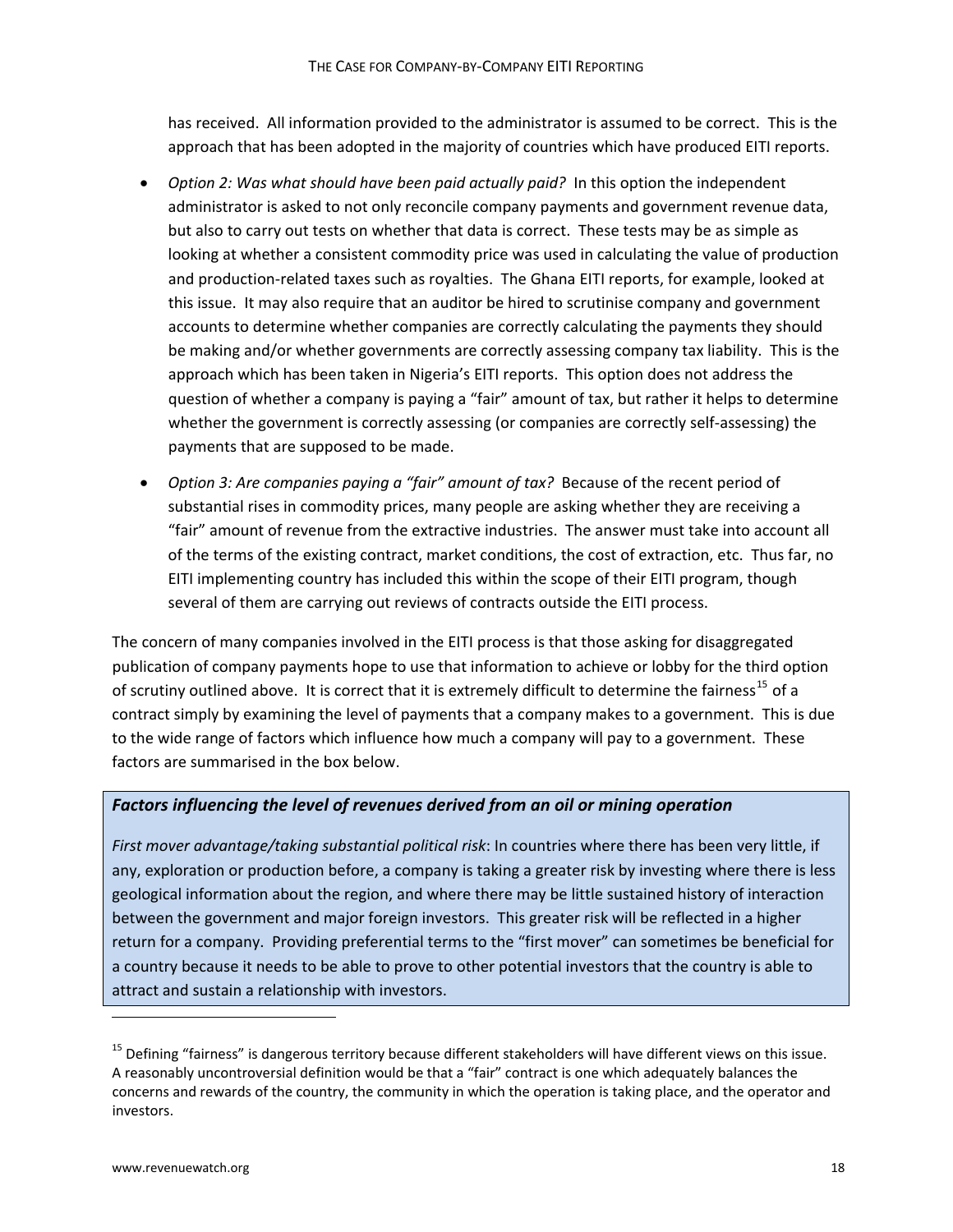*Timing of the project in the commodity price cycle:* Projects will generate different returns for companies and governments based on the expected price of the commodity through the lifetime of the project. Many contracts negotiated in the late-1990s, for example, assumed relatively low commodity prices and thus made provisions for relatively low levels of taxation.

*Geological complexity of the field/deposit:* Mineral deposits and oil and gas fields vary widely in their form and complexity. Some may be very easy to extract, while others (for example, deep offshore oil fields) maybe require very significant technological investment in order to extract them. Different parts of a deposit/field will also be economic or uneconomic to extract at different commodity prices. Geological risk can also continue as a risk after extraction begins. It is common for estimates on how much can be extracted from a field or deposit to change as a company develops a better understanding of geological structure over the course of extraction.

*Quality of the field/deposit:* The quality of oil and gas varies immensely from field to field, and the ultimate sale price is therefore highly variable: light sweet crude (i.e., oil that is easily refined into other products) sells for much higher prices than heavy sour oil (which requires more refining and is often unsuitable for use in certain industries). Similarly, deposits of metals will vary immensely according to how concentrated the metal ore is in the deposit. These differences in the quality of deposits and fields, and hence the value of the oil, gas, mineral or metal, is also dependent upon the proximity of other infrastructure such as smelters and refineries.

*Proximity to markets:* While some high‐value extractives (e.g., gold, diamonds, and oil) can economically be transported globally, the value of some products varies greatly according to the proximity of markets. The utilisation of gas, for example, requires either very expensive gas transportation tankers, or a pipeline that delivers the product to local utilities or consumers. In some cases, the absence of a local market for gas associated with oil production leads to the gas being vented or flared instead of commercialised. Similarly, some minerals (e.g., sand, granite) may have such a low value relative to transportation costs that it is only economic to sell the product locally rather than internationally.

*Infrastructure and capital expenditure costs:* Different projects require different levels of investment to extract. Those resources which are onshore and which are close to existing infrastructure (e.g., roads, railways, ports, pipelines) may require relatively little capital expenditure to extract. Others may require the construction of substantial new facilities and infrastructure to extract and transport the commodity. The prices of capital expenditures (e.g., steel for construction) are sometimes highly variable.

*Operating costs:* Different fields or deposits will have different levels of ongoing operating cost according to what stage of production they are at; global prices for materials and labour (which can vary immensely over time); and the efficiency of the operation. Higher operating costs will reduce profitrelated tax liabilities.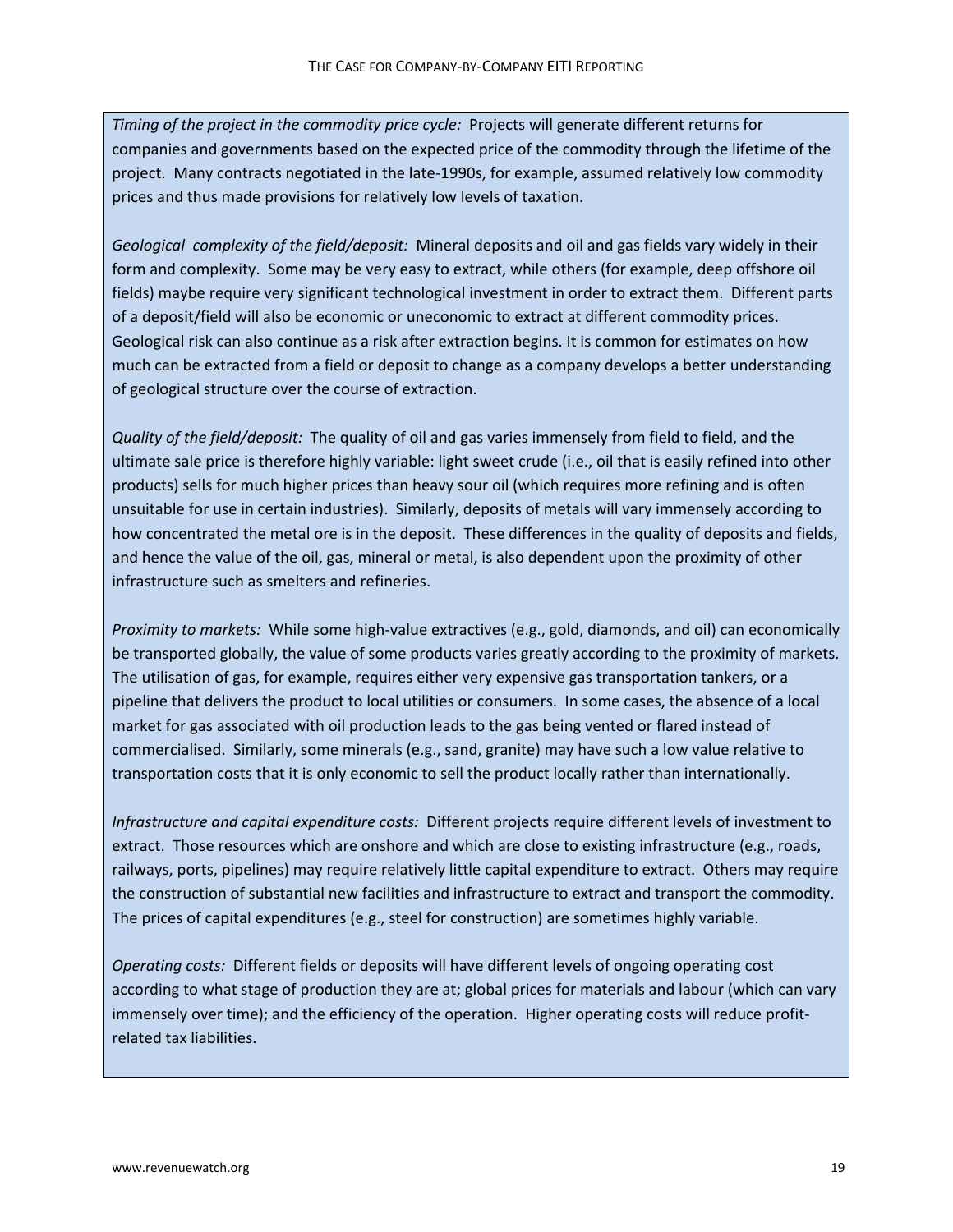*Financing arrangements:* How a project is financed by the operator will affect the project's revenue streams. Companies which finance their projects with very high levels of debt relative to equity will obviously have higher project costs (interest payments), which in turn reduce revenues to governments. Where an operator is required to "carry" the cost of state participation in the project (i.e., where the state takes a percentage stake in a project but does not pay for its share of costs), the cost of that carried interest will also be recouped by an operator.

*Stage of the project:* Payments to government will vary drastically according to what phase the project is in. Companies will make very few payments while a project is being developed, even though the company may be very visible (due to construction) during that time. Even after production begins a company will still be recovering the costs which it has incurred in developing the project. It is not uncommon for it to take several years of production before a company begins to make substantial payments to a government.

*Different fiscal terms of a contract:* Some contracts may be structured to make payments very early on in a project (sometimes in the form of signature or production bonuses), but these payments will be offset by lower returns to the government over the lifetime of the project.

*Unexpected events:* It is not uncommon for a project to suffer from unexpected delays in production due to accidents, environmental concerns, security and conflict concerns, natural disasters, etc. In some cases these may simply lead to a temporary shutdown in production; in other cases they may fundamentally impact on overall profitability of the project.

It is important for stakeholders involved in EITI processes to understand all of these factors, so that people are not led to believe that the fairness of a contract can be determined simply by looking at the levels of payments made to government. However, if stakeholders receive training to understand these variables, and if information is disclosed over the course of several years (so that people can see the level of payments at different stages in the project and in different market conditions), it does become possible for stakeholders to develop a better understanding of extractive industry projects.

All of that said, it is important for companies to think at an early stage in each project about how they might proactively address the lack of public understanding of the fiscal regime applied to their operation. A strategy of managing this lack of understanding by declaring that the public are incurably ignorant is no strategy at all. Raising public awareness and understanding *is* difficult, but it has a far greater chance of addressing misunderstandings and the risks that come from that lack of knowledge than not addressing the issues at all.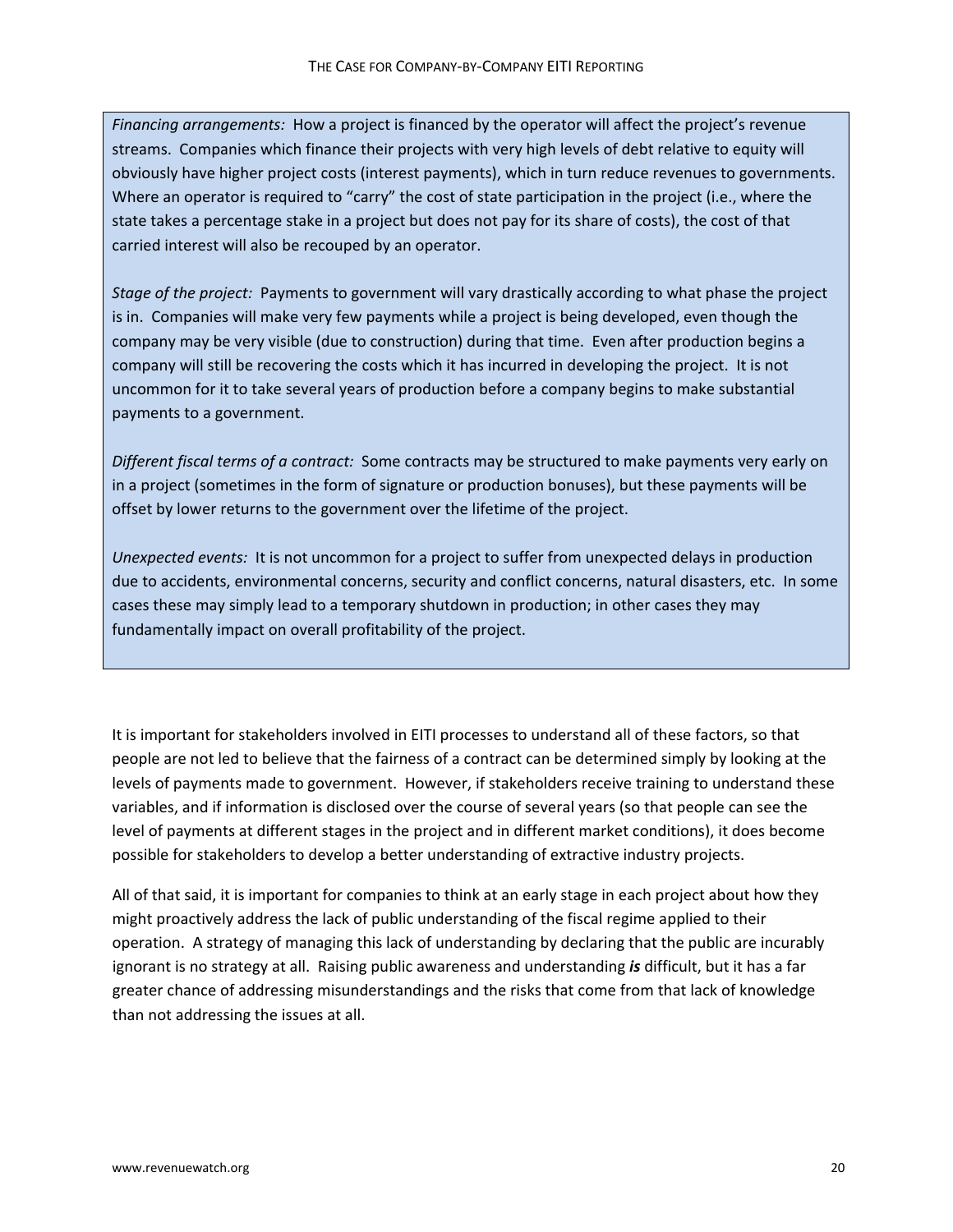# *Argument 3: Disclosure of individual company payments will not provide information that could be used to identify corruption.*

Across all EITI countries there is often a belief that EITI has an explicit anti‐corruption focus, and that corruption will not be able to be identified unless information is published on a company‐by‐company basis. Whether EITI is an anti-corruption initiative remains contentious in many circles. In the majority of countries the EITI process does not involve a re‐auditing of company and government data and thus it will, in most cases, be very difficult for an EITI process to identify individual corrupt payments. Some companies therefore believe that to promote disaggregated reporting promotes unsustainable and unrealistic public expectations of what the EITI process will deliver.

EITI *is not* a forensic anti‐corruption initiative – it does not investigate every payment made by every company to every government agency or individual in a country. As with any form of financial reporting, EITI reports aggregate multiple transactions to provide an overall picture of the total payments made by a company (or companies) to government. If stakeholders involved in an EITI process want it to be an overtly forensic anti‐corruption process that goes digging for evidence of day‐to‐day corruption then the key area which they need to negotiate is not whether the final report will be aggregated or disaggregated. Rather, they should focus on ensuring that the terms of reference for the EITI administrator requires that that company carry out a full financial audit of company and government data, and on ensuring that that audit includes a determination of whether taxes and royalties paid to a government are consistent with the physical output of the company (i.e., how much oil, gas, metals, or minerals were actually produced). It is also useful to pay close attention to company costs and to benchmark the operating costs of companies against other companies operating on similar projects around the world. EITI *does not* require such a level of scrutiny by the independent administrator, although some countries (such as Nigeria) have carried out full audits as part of their EITI process.<sup>[16](#page-21-0)</sup>

That said, the total amount of information paid by a company to a government can be used to detect corruption at a macro‐level on a company‐by‐company basis. While Argument 2 (above) notes the variables that will affect the financial return from an oil field or mineral deposit, experts who understand these factors could well use disaggregated data to get a general feel for whether there are any very significant variations between what different companies are paying, and thus determine whether there is a possibility that a company is not paying what it should be paying; that a government is not assessing that company's tax and royalty liabilities correctly; or that the terms of a license were set too generously. Moreover, where there is a state‐owned company which is responsible for collecting revenues from other companies, disaggregated reporting might assist in determining whether the state‐ owned company is passing on the full amount of revenue that it has collected.

<span id="page-21-0"></span><sup>16</sup> More details on what level of scrutiny is required by the EITI administrator can be found in the *EITI Sourcebook* and *EITI Validation Guide*. At a minimum, the audit company appointed as EITI administrator is required to reconcile company and government data that has already been audited to international standards. The administrator is not required to (and in most EITI countries does not) re‐audit the information provided.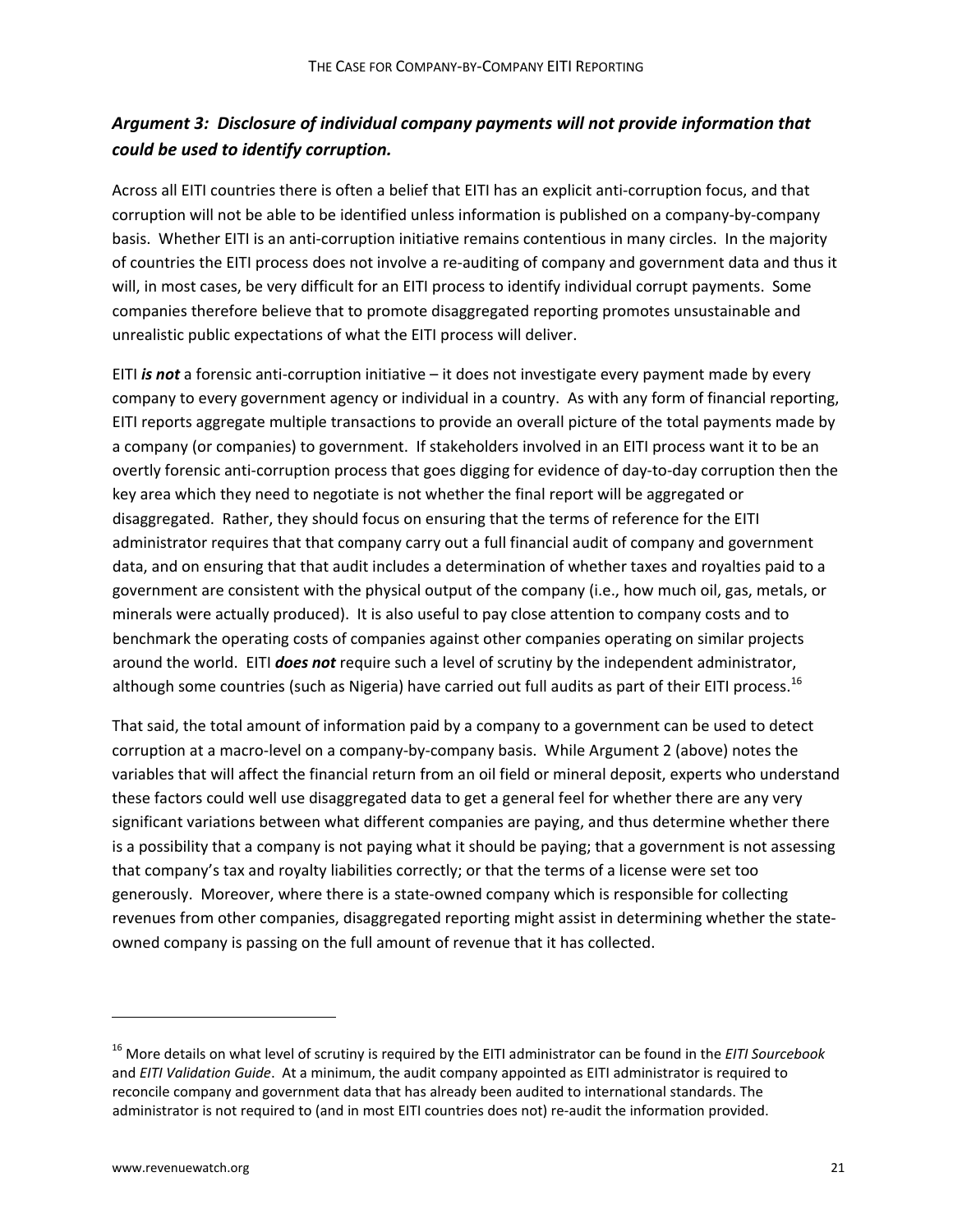Companies and governments which make the argument that EITI may not help to identify individual cases of corruption are right that the level of public expectation for what an EITI process will deliver needs to be carefully managed. Over time EITI can act as an effective corruption *prevention* tool in that it creates a culture in which disclosure and public oversight of company payments and government revenues is considered the norm; but, as noted above, disaggregated disclosure will not inherently allow for the identification of individual corrupt payments. However, the failure to disclose in disaggregated form *does* create an unwarranted public suspicion of companies and government agencies that are not in favour of such a level of disclosure. Such suspicion may be related to perceptions of the relative equity of different company contracts (see above).

Political risk exists, though, regardless of whether all the causes for it are reasonable or rational. Companies and governments would therefore improve their respective positions by addressing the risks rather than arguing the intellectual merits of those whose suspicion of companies and government agencies are helping to increase those risks. Irrespective of whether disaggregated data can be used to determine either the relative equity of different extractive industry operations, or used as an anticorruption tool, aggregated disclosure creates a public perception of company and government opacity and possible corruption. Disaggregated disclosure may not always address the specific issues being debated, but it certainly removes an unnecessary cause of suspicion toward companies and government agencies.

# *Argument 4: Disclosure of individual company payments to government would breach commercial confidentiality terms in contracts/would be commercially disadvantageous to companies.*

Some companies and governments involved in the EITI have argued that publishing disaggregated information would either breach the confidentiality terms in contracts between companies and governments and/or would provide a company's competitors with useful information. For a discussion on what constitutes proprietary data see the box below. In the course of researching this report, almost all interviewees–including those from companies opposed to disaggregation–stated that concerns regarding commercial confidentiality were in reality either extremely minor or non‐existent.

It is true that many contracts between governments and companies contain confidentiality clauses. In most countries implementing the EITI, whether they are publishing aggregated or disaggregated reports, all parties have agreed to waive those clauses to allow all sides to disclose information to the independent administrator or auditor appointed to reconcile the information. So long as both sides agree to waive these agreements, there is no other reason why they cannot be waived. Indeed, a country's participation in the EITI is simply not possible without either a voluntary or legal mechanism that allows government agencies and companies to disclose information to third parties.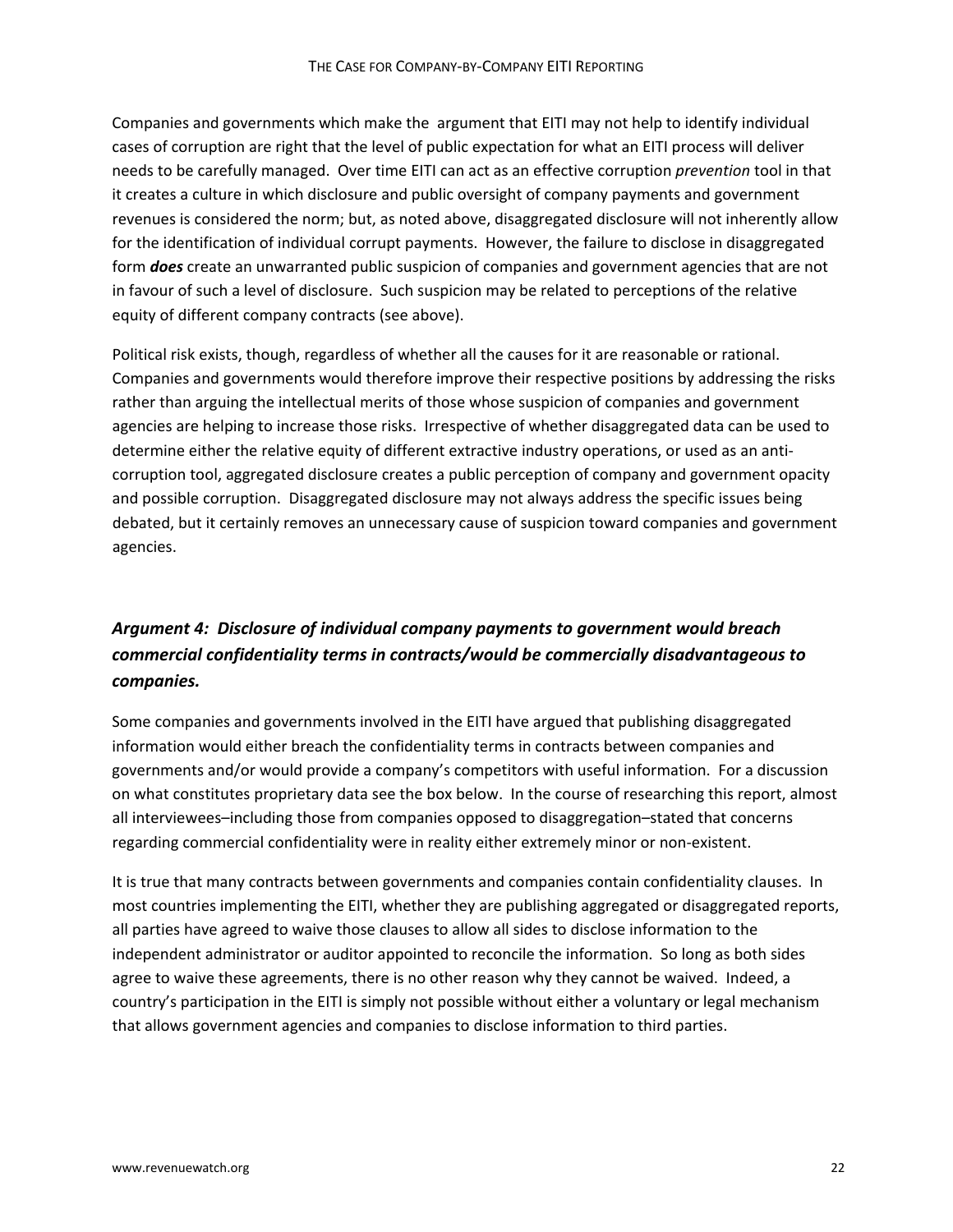### *What is proprietary information?*

The need to not disclose "proprietary information" is often used by government agencies and companies who do not wish to be involved in the publication of disaggregated payment data, or more commonly, by companies who do not wish to disclose the contracts that they have with governments for the extraction of publicly-owned resources. Proprietary information in its most simple form could be defined as information that a company has ownership of, and is not the property of the wider public or other competitors. This is particularly common when dealing with company trademarks and intellectual property–i.e., a brand or a particular product that a company has invested in so as to either set itself apart from competitors (in the case of trademarks) or in order to develop a business selling a product or service that is unique to that company. In the case of intellectual property a company will argue that, in order to protect its investment in developing a product, it needs to keep key information about that product or service confidential so as to prevent competitors (who have not paid development costs) from copying its product or service. Such an approach is supported in many countries (and in global institutions such as the World Trade Organisation) by laws which protect companies from misuse of its proprietary data, punish counterfeiters, and/or guarantee a company a time‐limited monopoly on the manufacture and sale of a product.

In the context of the extractive industries proprietary data might refer to:

*Geological data on the oil or gas field, or mineral deposit*. Companies will often invest very significant sums of money in determining the size and structure of a deposit and how to most economically extract it. In countries where there is little publicly‐available geological data, such information will give a company an advantage over other companies seeking to develop operations in neighbouring areas.

*Data related to the cost of extraction and profitability.* The competitive advantage of any company is its ability to pay as little as possible for raw inputs and to extract/refine/transport its products as cheaply and as efficiently as possible. Companies are thus sometimes sensitive about how much information is disclosed regarding their operational costs, how much they pay for the right to extract (i.e., how much they pay in bonuses, taxes, royalties, production shares, etc.), and on the profitability of individual projects. In these circumstances there can be a direct conflict between a company's desire to withhold as much information as possible about its operations, and the need for public accountability over how public resources are extracted.<sup>[17](#page-23-0)</sup>

<span id="page-23-0"></span><sup>&</sup>lt;sup>17</sup> In some circumstances governments have also been persuaded that ensuring the confidentiality of proprietary data is good for the government. If a company can argue that non-disclosure will help it to maximise its profits, and the government then taxes those profits, a government could be persuaded that non‐disclosure allows it to maximise revenue. This argument becomes even more complex when a government holds equity in an extractive industry operation in which other partners do not wish to disclose what they perceive to be sensitive data. In these circumstances the government would be conflicted between its role as a partner in the investment, and its responsibility to ensure transparency and accountability in projects exploiting public resources.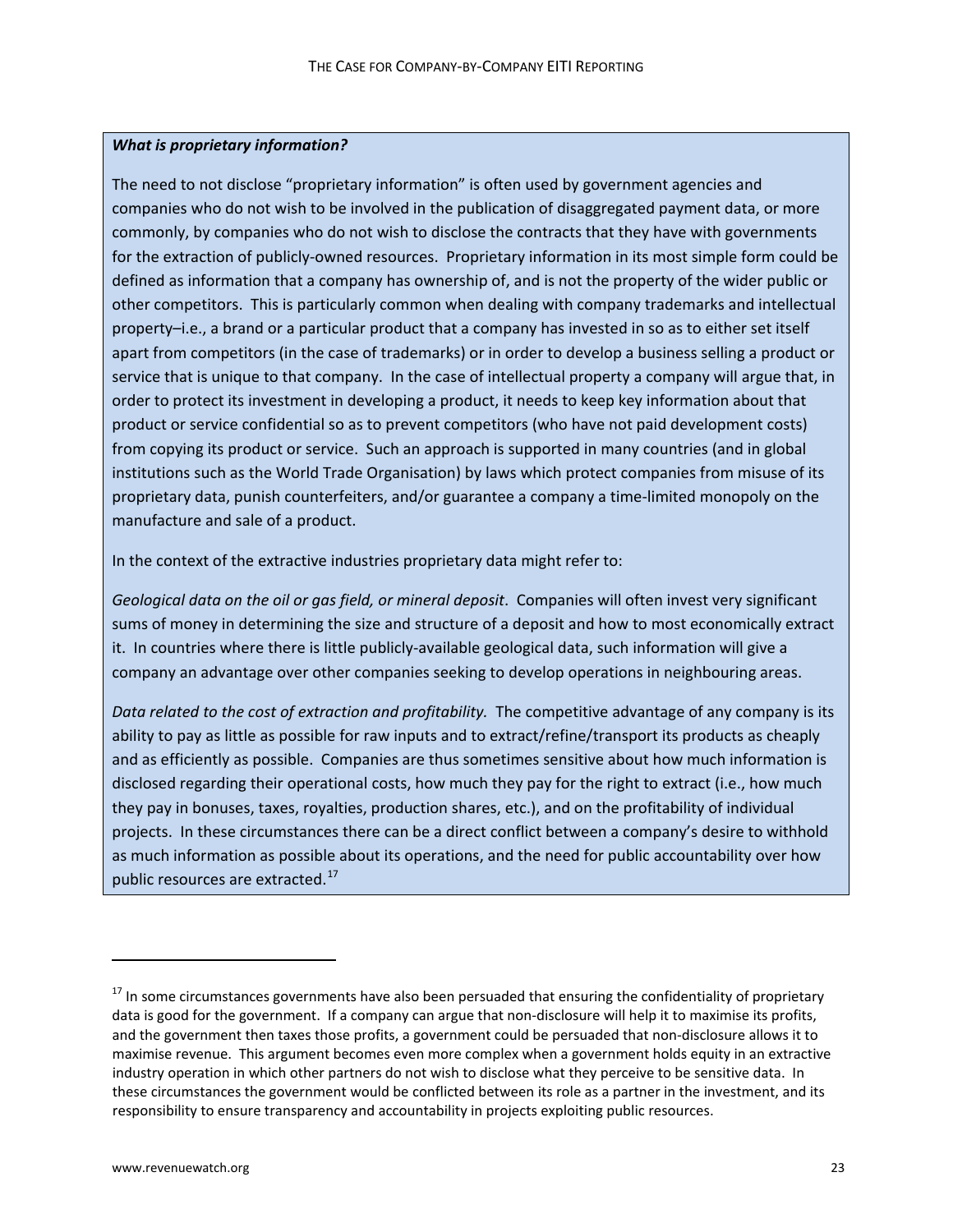Some companies argue that the extractive industries are subject to a disproportionate level of scrutiny and demands for transparency relative to other industries. A clear case can be made for greater scrutiny of these industries because:

- They are charged with efficiently extracting a **publicly‐owned** resource.
- They are extracting a non-renewable resource. Greater transparency and scrutiny is necessary because a country rarely gets a second chance at properly exploiting such resources.
- The level of payments are often extremely large and are extremely concentrated (i.e., a small number of companies might provide the majority of government revenue).

Many interviewees noted that the argument that an EITI process reveals confidential information was made largely null and void by:

- The fact that one cannot determine key commercial information (such as profitability) simply by looking at levels of payments to government. There are so many other factors at play (as noted in the box on pages 18‐20), that it would be extremely difficult to glean commercially useful information simply by looking at payments to government.
- Substantial amounts of information on contracts between governments and companies, joint production ventures, or on rates of commercial returns on oil fields are already available from companies such as Wood‐Mackenzie.
- EITI does not require the disclosure of proprietary data such as geological information or the operational costs and profitability of individual operations. Indeed, in countries where a company is operating more than one mine or oil/gas field, any attempt to derive this data from EITI reports would be rendered impossible by the fact that even disaggregated EITI reports aggregate the payments made by a company across all of its operations.

The only area in which there was some consensus among interviewees that disclosure could reveal commercially sensitive information was in "frontier countries"– i.e., countries that are only just beginning to develop their resources. In countries such as these, early investors have invariably taken significant risks in investing there, have invested significant funds in exploration, and therefore may have negotiated an advantageous deal to compensate them for that risk. Unlike countries with more developed industries, there may in fact be little information already available, and very early investors may be threatened by the disclosure of even small amounts of information. Furthermore, the disclosure of the fiscal regime applied to an early project may undermine a government's ability to negotiate more advantageous terms with subsequent investors. That said, the need to attract and protect very early investors as well as the government's own negotiating position needs to be weighed against the political risk of non‐disclosure. It is important to note that at present the majority of EITI implementing countries do not fall into this category of being frontier countries.

Even if there is a risk that the disclosure of payments to government data might constitute a competitive risk, EITI, by mandating the participation of all companies operating in a country, exposes all operating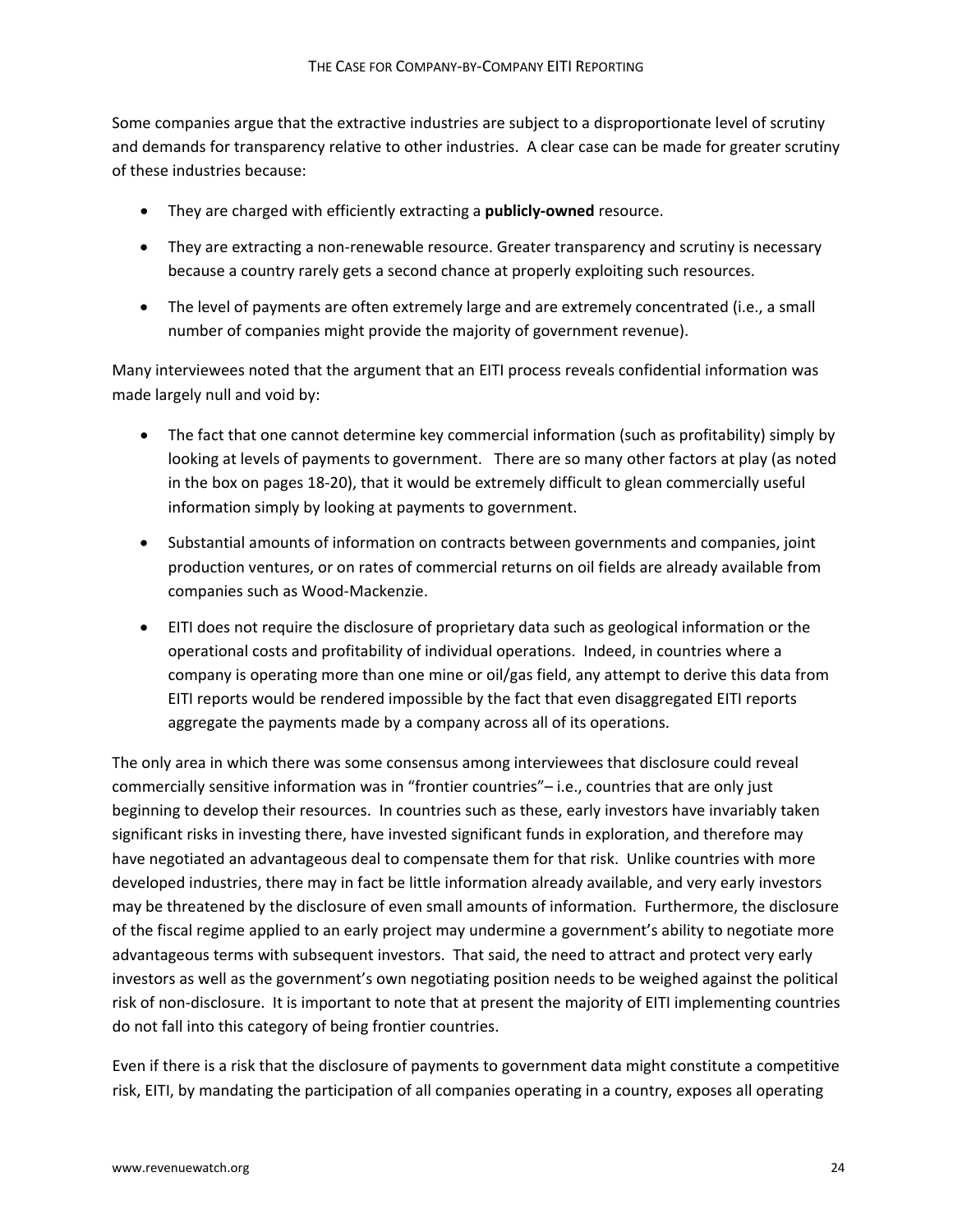companies to that risk. This process makes companies "mutually vulnerable." That is, some companies may be exposed to risk, but other companies will benefit from the increased amount of information in the marketplace.

In most countries (and certainly in all OECD countries), companies are required to prepare local annual accounts which must be filed with the government agency responsible for housing information on company registrations and operations (typically the Companies Register or Companies House). The reports filed by companies are normally considered a matter of public record and should in theory be

*If companies consider their payments to government to be so sensitive as to require aggregation in an EITI process, then by extension they are presumably also against allowing public access to company annual filings. There is therefore a risk that governments and companies which promote aggregated EITI reports may be promoting a process that would disclose less data than is already publicly available.*

accessible to the public. If a company is listed on that country's stock exchange then they will also be required to regularly file information on their financial performance. In practice, however, in many developing countries such reports are not easily accessible and it is relatively common for a fee to be charged in order to access a company's annual filing. There may be differences in how financial information is presented in these reports and EITI reports. Payments to government agencies may be aggregated into a single figure (i.e., one that would not identify individual revenue streams) and the accounts would typically be produced on an accruals rather than a cash basis. But irrespective of such differences, the fundamental point that remains is this: If companies consider their payments to government to be so sensitive as to require aggregation in an EITI process, then by extension they are also presumably in favour of not allowing public access to company annual filings–an argument which would go against the dominant trend of company accountability and disclosure across the world. Indeed, there is some risk that governments and companies which promote an aggregated standard might be seen as suggesting that EITI reports should provide *less* information than is already publicly available (albeit disbursed across multiple company filings).

Several interviewees suggested that the main reason why a small number of companies argue in favour of aggregation on the grounds of commercial confidentiality is because those companies currently possess the greatest amount of information on mineral fields and deposits, and therefore are in the best position to negotiate agreements which are particularly advantageous. Because of this form of market control, disaggregated disclosure may actually make the market more efficient by partially addressing these "information monopolies." Any market in which one party holds substantially more information than another party will invariably lead to attempts to extract excessive profits. Where large multinational companies with considerable resources and expertise in negotiating agreements are pitted against under‐resourced and under‐skilled governments in developing countries, such information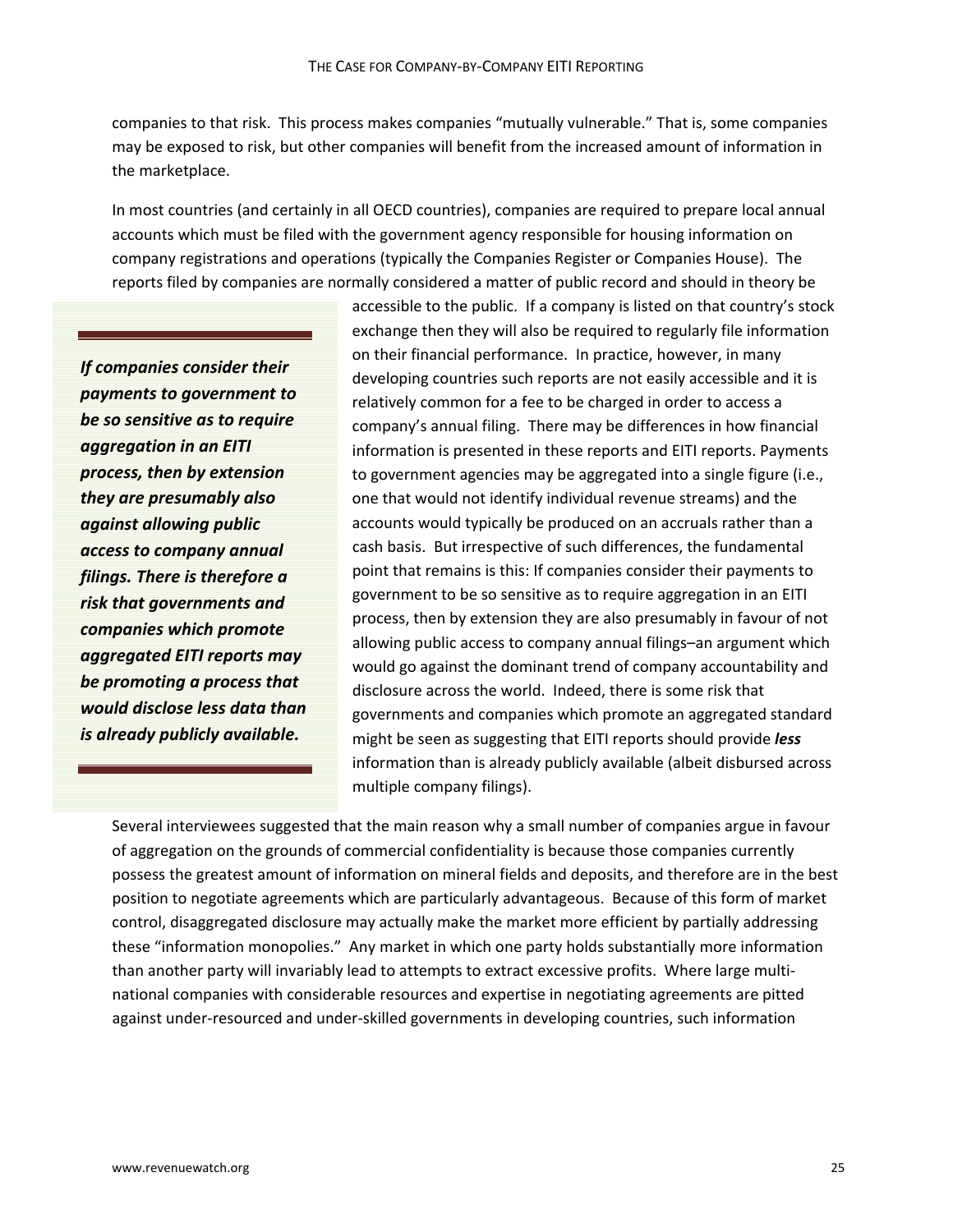asymmetries pose a great threat to the negotiating ability of the government.<sup>[18](#page-26-0)</sup> Disclosure of levels of payments to government will, on other hand, promote more competitive bids for resources, as well as guard against opaque deals. The exception to this argument would be the disclosure of payments to governments in "frontier countries" (see above). It is also important to note that it is reasonable for companies to expect that proprietary geological data is kept confidential as the company has invested significantly in acquiring that information (and EITI does not require the disclosure of such data anyway).

## *Argument 5: Information in the hands of an ignorant public constitutes a serious political risk.*

While some stakeholders have argued that disaggregated disclosure should not take place either because the EITI was never meant to focus on the transparency of companies, or on the grounds of commercial confidentially, the vast majority of arguments interviewees made for aggregation appear to be based on concerns relating to political risk.

*If a lack of public knowledge and understanding of extractive industry projects constitutes a risk, then making a concerted effort to educate the public is a more sustainable way of managing that risk than simply choosing not to disclose information.*

It is true that there is a public perception that the fairness of extractive industry contracts can be consistently determined simply by looking at the level of payments to government. Because of the variables listed on pages 18‐20, it is simply not possible to compare the relative merits of extractive industry projects by looking at payments to government: A mature onshore oil field in a country with well-established infrastructure will invariably pay quite high returns to a government; a very new offshore oil field in a country with little infrastructure will pay considerably less.

Many of the companies interviewed for this study believed, however, that disaggregated information in the hands of a public which is ignorant of these issues will lead to unwarranted criticism of companies and may contribute to demands to renegotiate contracts or nationalise such operations. **It is this argument that lies behind**

**almost all concerns that companies involved in the EITI have with disaggregated reporting.** 

Companies are right that in many countries there is a very low level of public understanding of these issues. Their response to the concern, however, seems to be one which is based on an extremely shortterm view of political risk. If a lack of public knowledge and understanding constitutes a risk to an operation, then making a concerted effort to educate the public would seem to be a more sustainable way of managing political risk than simply not to provide information that may eventually come to the fore anyway. Changes in governments or government policy can often result in the disclosure of

<span id="page-26-0"></span><sup>&</sup>lt;sup>18</sup> A company would be able to exploit its access to information on deals negotiated with governments across the world, while an individual government may only have information on deals that were agreed in their own country.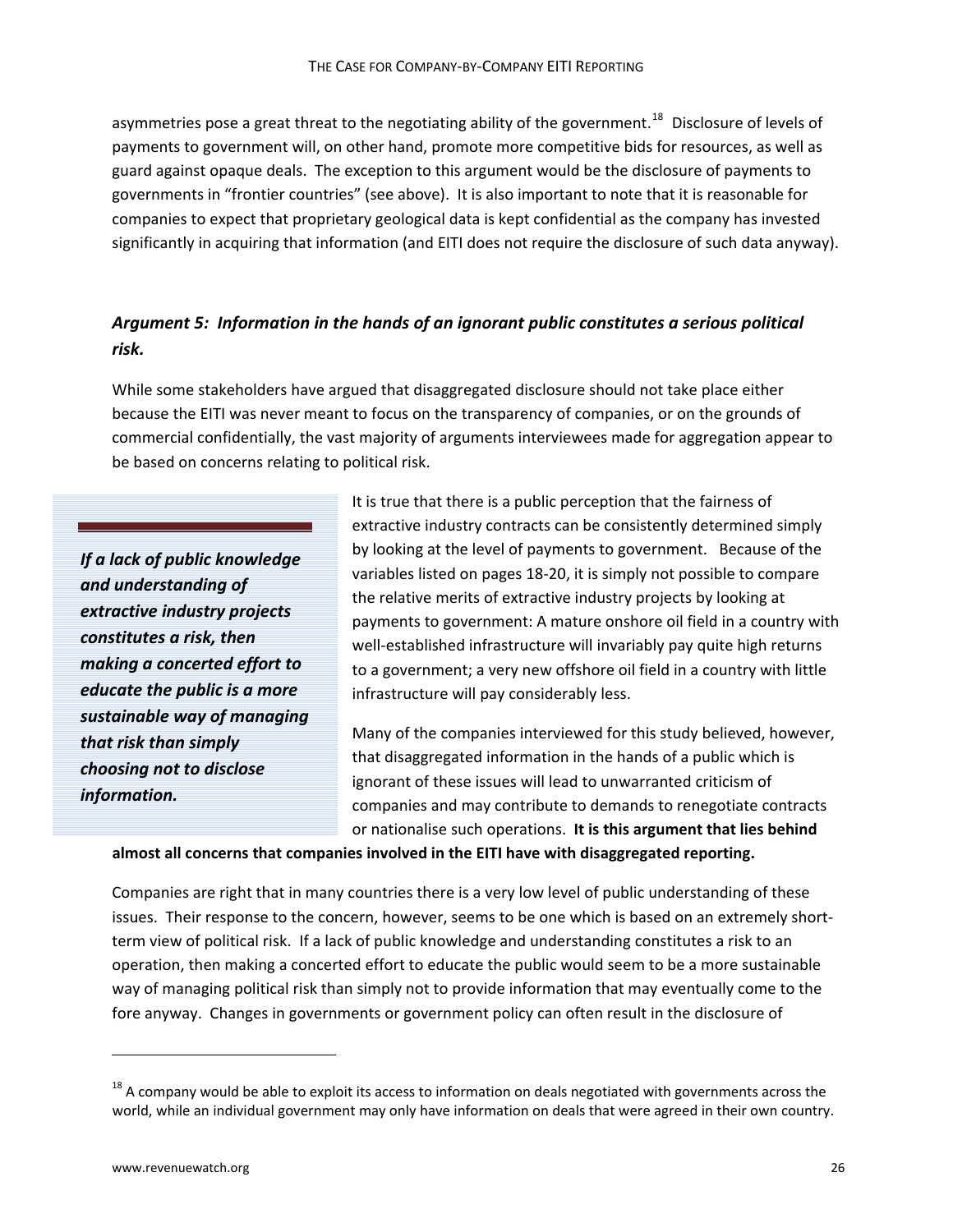previously confidential contracts, so unless a company is confident that this will never occur, it is ultimately better for them to address political and social risk by promoting disclosure and greater public understanding of the deals they have made with governments.

If a country implementing the EITI decides to take a disaggregated approach it does place a significant responsibility on companies, the government, and particularly on civil society groups to ensure that capacity‐building programs are developed to help people to understand the information that will be released.

Interestingly, the experience of disaggregated disclosure in EITI countries thus far seems to suggest that this interpretation of political risk is not necessarily a correct one. Not one company involved in disaggregated payment disclosure has subsequently had its contract cancelled or renegotiated as a result. Around the time of the disclosure of the first EITI report in Nigeria, some accusations were made against companies based on incomplete information. The majority of discrepancies identified in early versions of the report were subsequently reconciled once the audit company compiling the report was able to obtain further information from both companies and government agencies. It is a fair request, therefore, that if a country decides to adopt a disaggregated approach to reporting then:

- Adequate funding should be made available to the administrator/auditor producing the EITI report so that they are able to access information from companies and government agencies that will allow them to adequately investigate any discrepancies between company payment and government revenue figures.
- Adequate time should be given to companies and government agencies to respond to the early findings of an EITI report.
- Reports should not be published in draft form; they should only be published once all parties have had a chance to resolve any discrepancies. The multi-stakeholder group overseeing the EITI process should, however, agree up-front and communicate how much time will be available between the production of a draft report and the eventual publication of a report. Companies and government agencies should have the right of response, but at the same time the amount of time should not be open‐ended.

The approach to risk management which relies on limiting information rather than educating stakeholders is an extremely questionable one. Civil society groups and the broader public tend to react to the absence of disaggregated information by assuming the worst: "If the government and companies don't want to tell us who is paying what to whom, it is because they're hiding something." This assumption leads to a slow but steady growth in distrust and resentment of governments and companies, which constitutes a significant long‐term risk to both groups.

*Not one company involved in disaggregated payment disclosure has subsequently had its contract cancelled or renegotiated as a result.*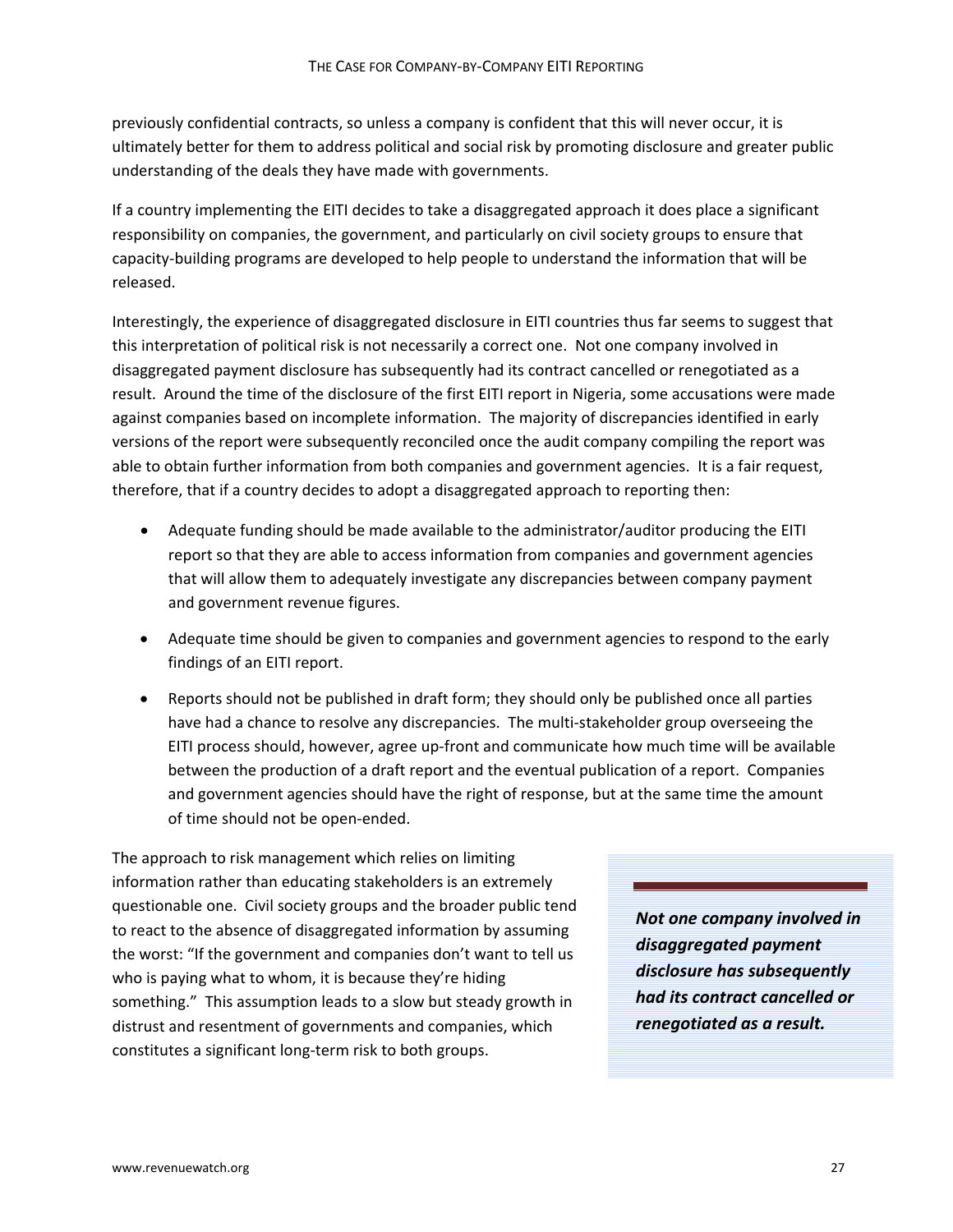Some interviewees suggested that disaggregation was likely to lead to short‐term instability, followed by longer-term stability through the creation of higher levels of public trust in governments and companies. Indeed, a number of interviewees noted that companies that promoted only aggregated disclosure were in fact creating a rod for their own backs: that by not disclosing individual company information they gave civil society groups cause for suspicion and kept them focused on the issue of company nondisclosure rather than on what governments then do with the money. Disaggregated information, by removing that suspicion, transfers the risks associated with tracking spending off of the companies and

*Civil society groups and the broader public tend to react to the absence of disaggregated information by assuming the worst.*

## on to the government.

# *Argument 6: Information in the hands of ignorant investors constitutes an immediate commercial risk.*

Another oft‐cited defence for aggregation is that the information would primarily be used by investors and financial analysts in order to more accurately assess the profitability of extractive industry companies. Some companies interviewed felt that, similar to civil

society groups and the broader public, investors did not always understand that payments to governments are only one small element in determining the actual profitability of an operation. As one company put it:

*If we disclose payments which are "small" then we'll be accused by civil society groups of not paying enough; if we disclose payments which are "large" then investors will declare that we've signed a bad deal and will sell our stock.*

Throughout the interviews there was consistent questioning of whether investors in companies take into account efforts by companies to mitigate long-term political risk. If a company discloses payments to governments in an effort to reduce long-term political risk, will it be rewarded by the market for its efforts? The answer of the majority of interviewees, including investors, was that while some investors might eventually factor it in, it is most likely that they would not take such actions into account. There is an inherent disjuncture between the outlook of investors and extractive industry companies. Investors tend to focus on a three‐ to five‐year period in terms of expected returns, and have an even shorter focus when it comes to pricing political risk. Extractive industry operations, on the other hand, are typically 20‐plus‐year investments which need to manage risk in a very long‐term manner.

This argument rests, however, on the same assumption: that the best way to address risk is not to provide information. As several interviewees noted, if a company feels that disclosure is actually mitigating political risk and therefore is adding value to the company, it should explain that to its investors. The investor community has been actively engaged in the EITI, and the *Investor Statement on Transparency in the Extractives Sector,* agreed to by investors representing \$12.3 trillion, clearly shows their understanding of the issue: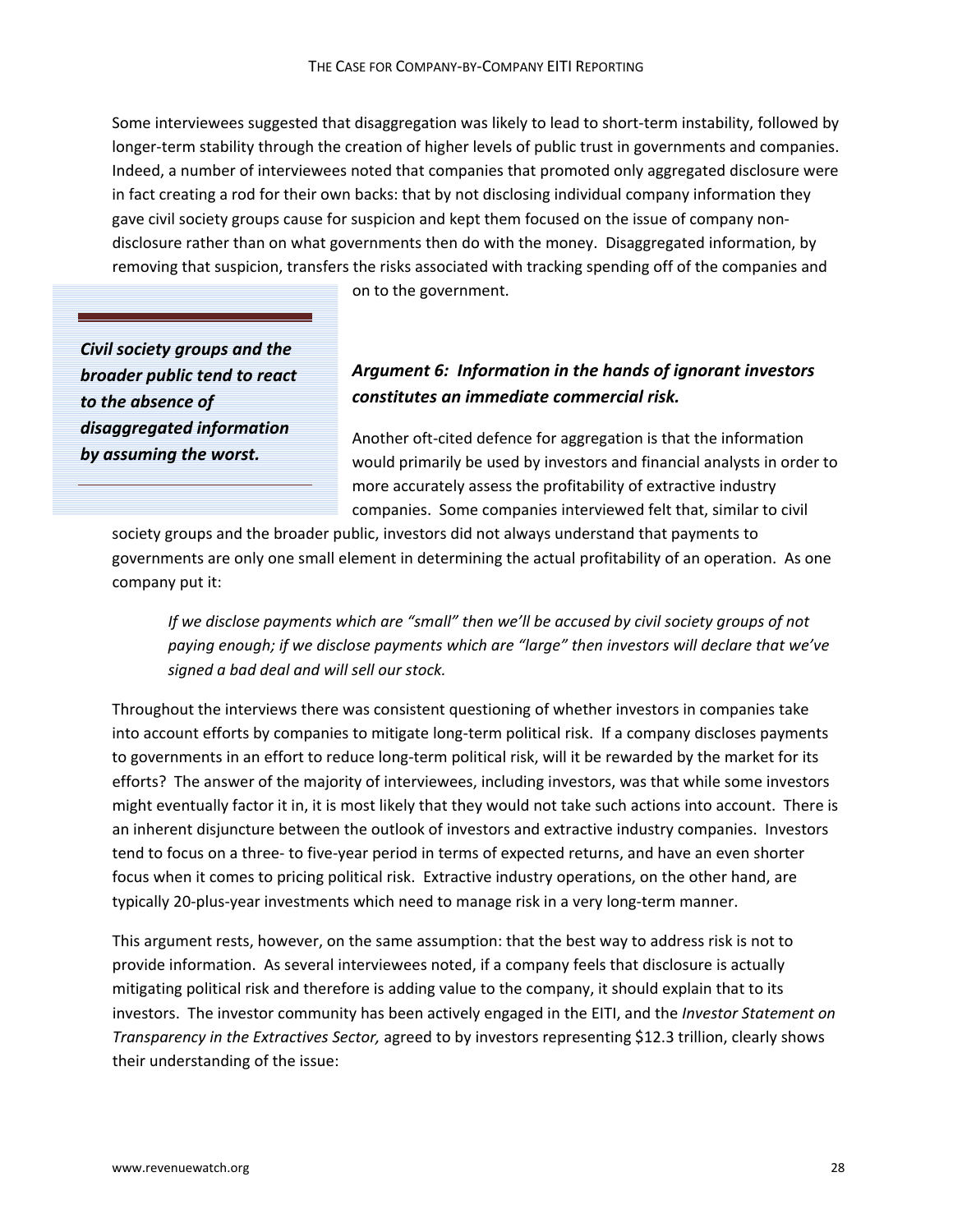*Companies that make legitimate, but undisclosed, payments to governments may be accused of contributing to the conditions under which corruption can thrive. This is a significant business risk, making companies vulnerable to accusations of complicity in corrupt behaviour, impairing their local and global "license to operate," rendering them vulnerable to local conflict and insecurity, and possibly compromising their long‐term commercial prospects in these markets.[19](#page-29-0)*

For some time now there has been a natural struggle between companies and their investors with regards to how much information about their operations should be disclosed to the market. Some companies clearly see the EITI and disaggregation of information as yet another phase in that struggle. Companies do have legitimate concerns regarding the cost of constantly providing information, but there is a clear counter‐argument that a well‐informed market will—unless investors are incurably uneducated—be able to make more accurate decisions with regards to the profitability of a company's operations. While publication of disaggregated information on payments to governments will not allow investors to immediately discern the prospects for profitability, it will contribute to better informing investors. It is important to note that EITI, while it enjoys the support of investors, was never designed to be a tool for providing them with better market data; its key focus is and must remain the provision of greater transparency and accountability to citizens in developing countries with significant extractive industries.

# *Argument 7: Promoting disaggregated approaches will make companies more vulnerable to competition from less scrupulous operators.*

A small number of interviewees stated that one of their concerns with regards to disaggregated reporting is that it would make them more vulnerable to less scrupulous operators, in particular the state-owned companies from middle-income countries (China, Russia, India, Brazil, Malaysia, etc.) which are increasingly investing outside of their home countries. These interviewees' concern was that if a company was seen to be promoting disaggregated reporting, corrupt local elites might prefer to do business with companies which have no need to operate transparently.

In situations such as these, EITI programs and particularly those which have a disaggregated standard can actually protect more scrupulous investors. If international state‐owned companies actually are signing agreements with governments who significantly under-pay a country for its resources, then a transparency program such as the EITI will, in the long term, help to expose those deals, and will ensure that "good" investors are not tarred with the same brush. In these situations companies may not wish to be seen as being at the forefront of promoting a disaggregated approach to reporting, but they certainly would benefit from it. It should also be noted that companies such as Statoil and Talisman – which do disclose information on payments to governments - operate in numerous countries with reputations for high levels of corruption. Disclosure for these companies is clearly not a barrier to investing in corrupt environments. The case of Angola demonstrates that even a country that is widely

<span id="page-29-0"></span><sup>19</sup> See <http://www.eitransparency.org/supporters/investors>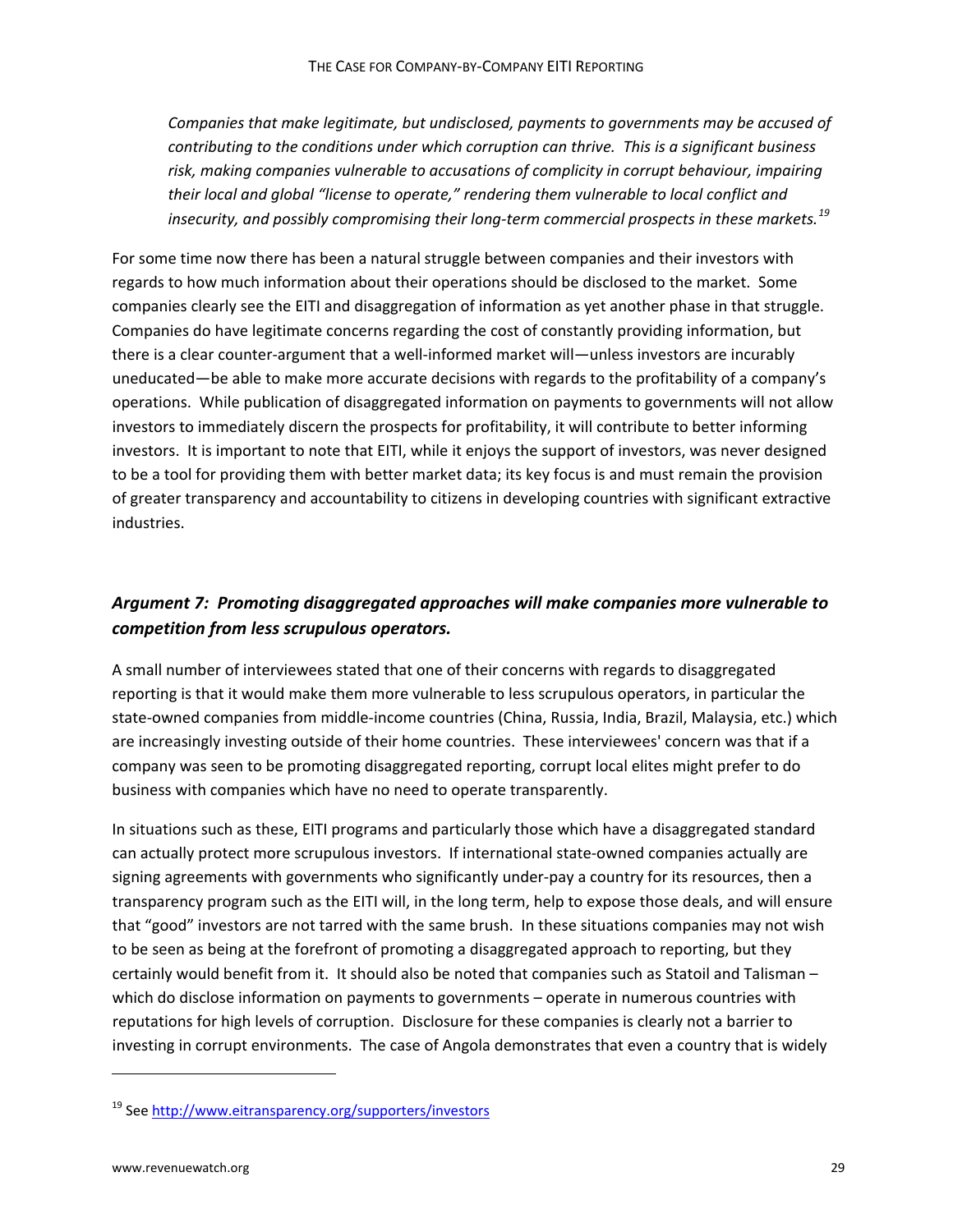considered to be secretive, and that has refused to join EITI, has been willing to publish some disaggregated data on its revenue. The Ministry of Finance publishes extensive data on how much is being paid to the state each month, breaking revenues down by oil production block and by fiscal line‐ item (income tax, value of sales of government production share, etc.).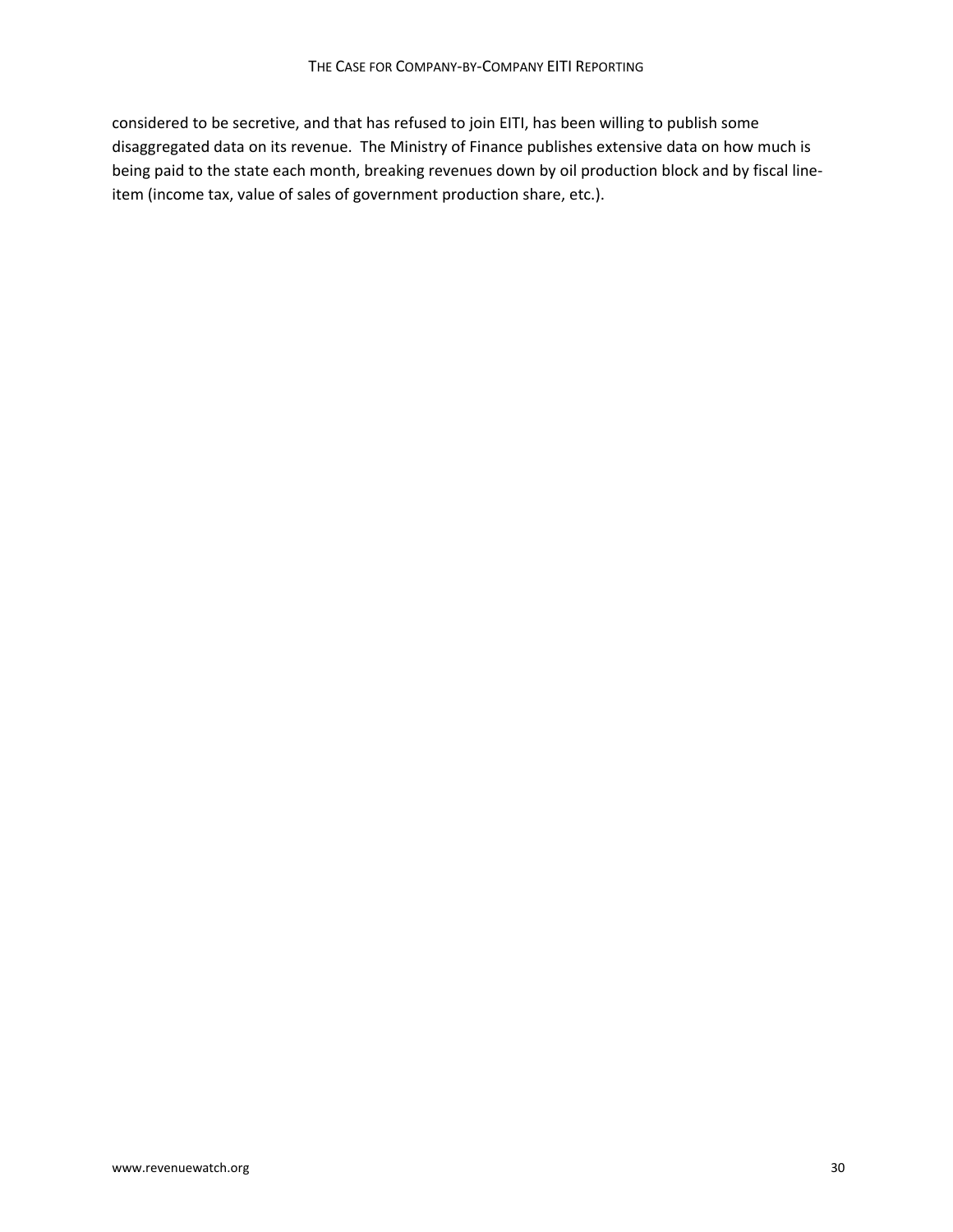# **4. The benefits of company‐by‐company reporting**

This chapter summarises the reasons why disaggregated reporting can be a beneficial practice. Some of the benefits have already been outlined in the previous chapter.

One of the strongest arguments for disaggregated disclosure is that is prevents "good" companies from being associated with the conduct of "bad" companies. If significant discrepancies are revealed in an aggregated EITI report, and those discrepancies cannot be reasonably explained by the independent auditor hired to compile the report, then every single company contributing data to that report comes under suspicion of having made inappropriate payments. The vast majority of companies operate honestly and within the law, and those companies which do can be exposed to unnecessary risk by an aggregated approach to reporting.

Disaggregated disclosure can also be a pre‐emptive panacea to the increasing demands of "resource nationalism," i.e., where governments seek to nationalise extractive industry companies in the belief that the existing operators are not transferring an adequate proportion of the benefits to the state. Public campaigns against companies (including those inspired by governments) are often only possible in the absence of accurate information. By regularly publishing details of payments to governments, companies are able to defend themselves against accusations that they are not making adequate levels of payments to a country. They can also defend themselves against public frustration with inefficient or wasted government expenditure. In countries where no information is published on the fiscal contribution of companies to government, and where little or no public goods and services are provided, the public will often assume that a government's failure to provide public goods and services is not because the money has been wasted (as is often the case), but rather because the company is not paying enough. Alternatively they may demand that the company replace the state by providing public goods and services itself. Publication of details of payments to governments is one of the most effective ways of ensuring that citizens demand public goods and services from their governments rather than from companies.

In countries where there is some form of redistribution of extractive industry revenues from the national government to sub-national regional government and communities (such as is found in Peru), disaggregated disclosure is essential for ensuring that the revenue‐sharing formula is being applied correctly. It also allows a company to clearly identify the funds that it generates for the communities in the areas where it operates.

As noted in the previous chapter, companies that proactively champion aggregated disclosure are, far from mitigating risks, making themselves the targets of suspicion and hostility. Civil society groups and the public often assume that companies that are against company‐by‐company disclosure take the position because they have something (corrupt) to hide. Regardless of whether that assumption is correct—and most often it is not—the suspicion is created and *that* constitutes a significant risk to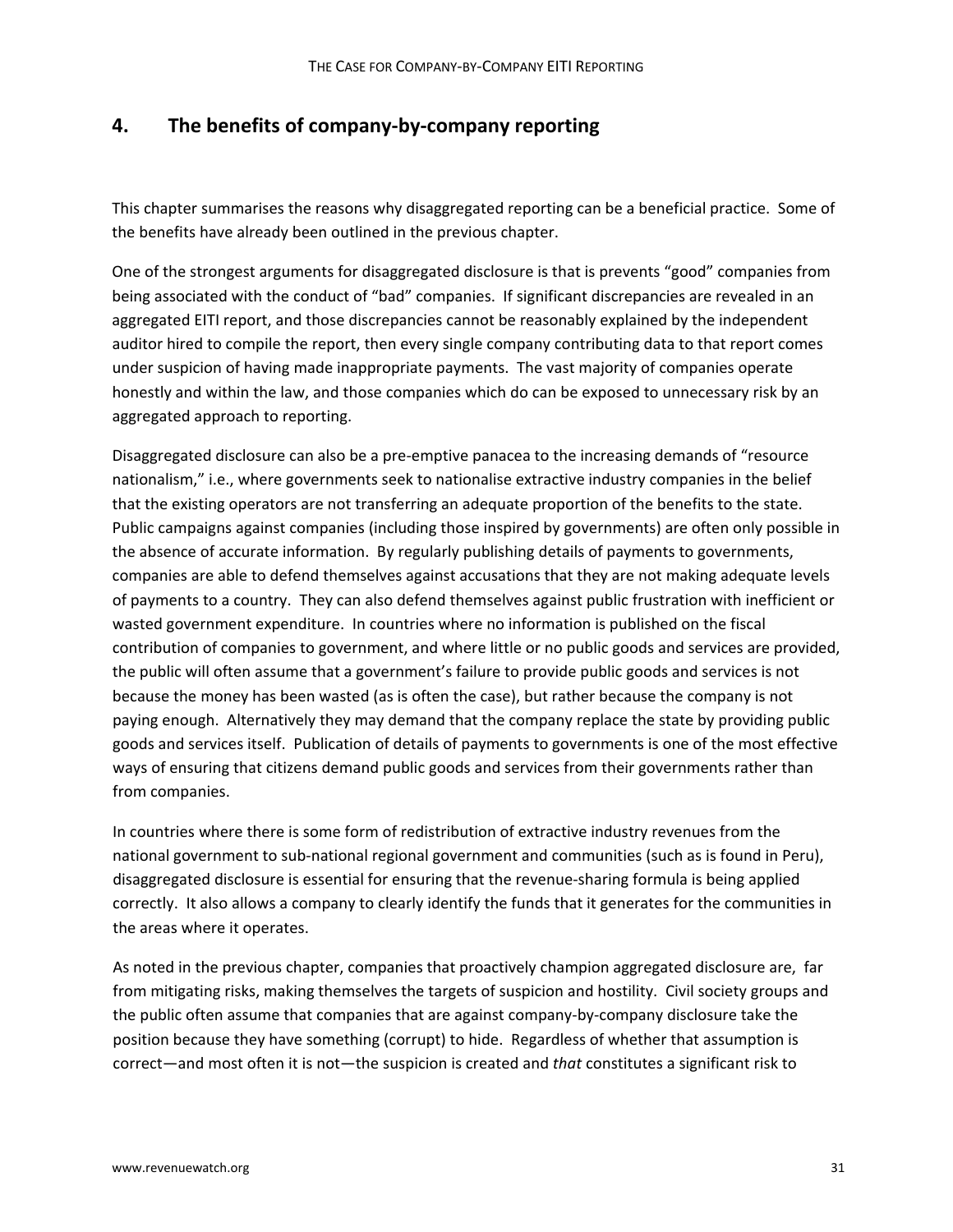companies. Political risk is by its nature often illogical, but such risks cannot be addressed simply by arguing the merits; they need to be proactively addressed.

In countries where companies are already required to disclose details of their financial performance through their listing on the stock exchange or their annual company filings, disaggregated reporting under EITI creates no threat at all. Rather, it simply brings together dispersed information and lowers the cost of public access to information already in the public sphere.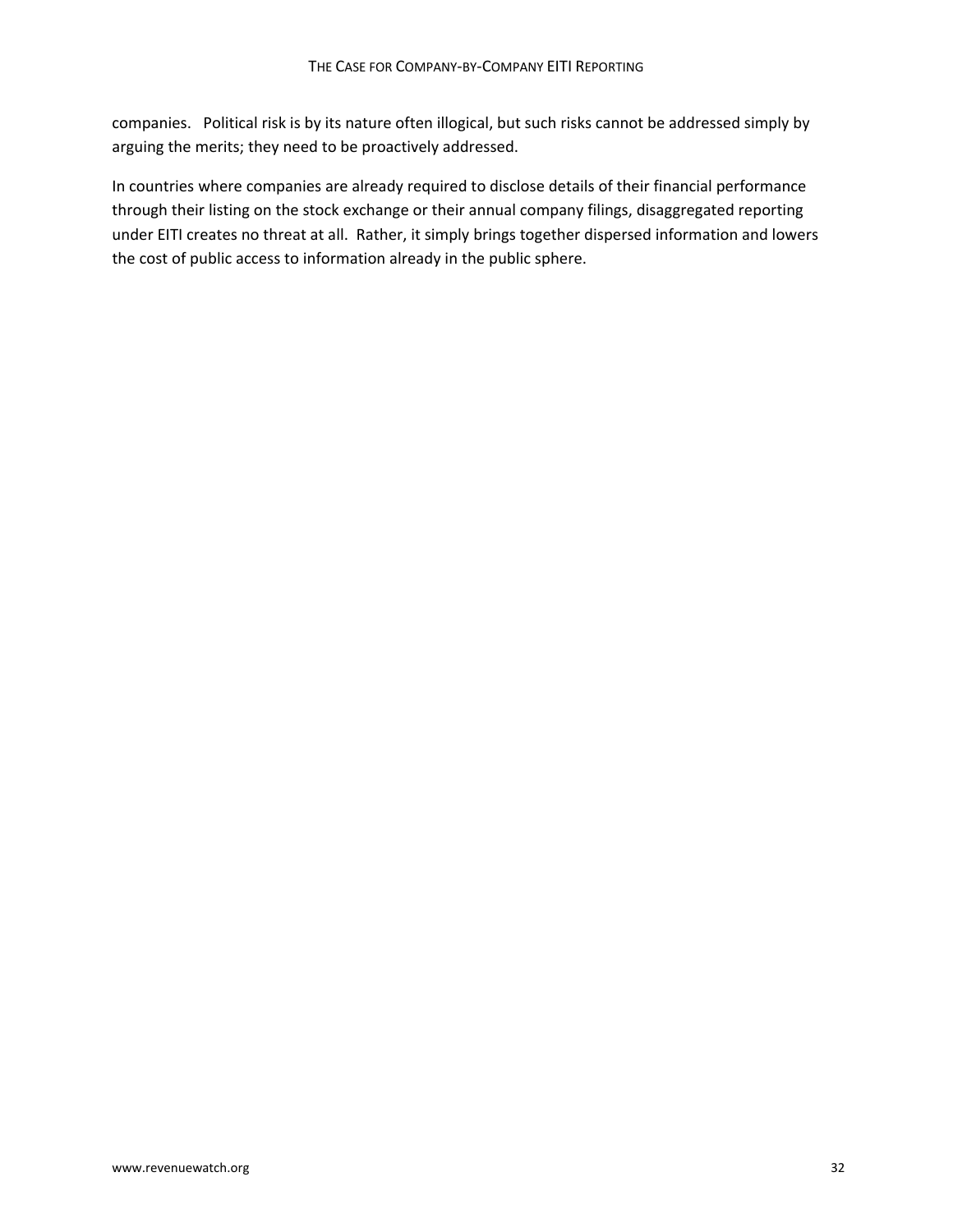## **5. Conclusions and recommendations**

**In a perfect world, the Extractive Industries Transparency Initiative would not need to exist. The functions carried out by the EITI process should ideally be achieved by a reputable, publicly‐funded body that is trusted by all stakeholders and reports to all citizens. EITI exists because in many countries the processes of collecting and comparing information, carrying out audits, and publishing information are not adequately accomplished by the government. In some countries the government does carry out this function but is not trusted to not** conceal or manipulate the data for political gain. In countries such as these the EITI acts as an **interim building block that can discharge these practices and build the trust between stakeholders required to establish a sustainable, reliable institution charged with collating, where necessary auditing, and publishing high quality data on government revenues.**

**It is common, in countries where such institutions either do not exist or are not trusted, for the state to be failing in other areas as well. In these circumstances citizens often turn to private companies to carry out the functions of the state. The EITI, and disaggregated disclosure of company information within it, is an extremely effective way of allowing companies to place the burden for development back on governments. Provision of public goods and services by companies may be convenient in the short‐term but is dangerous in the long term. Extractive industry companies are not experts in the provision of such goods and services; nor are they guaranteed to continue providing consistent service irrespective of market conditions; nor can their approach to the provision of such goods and services be influenced through the electoral and political process. Disaggregated EITI reporting allows companies to very clearly identify the value of their contribution to the government budget and allows citizens in areas where these companies operate to hold their government to account.**

**In the debate over whether EITI programs should present aggregated or disaggregated information, the real reasons for each sides' perspective frequently go unacknowledged. Companies and governments sometimes present the debate as one over the dangers of revealing confidential or proprietary data. This issue is largely irrelevant here. Similarly, civil society groups sometimes believe that disaggregated data will allow them to accurately assess the relative equity of different extractive industry operations, or will provide them with information that will allow them to identify corrupt activities. Again, this is simply not the case.**

**The question of whether to present company payment information in aggregated or disaggregated form is actually a matter of how best to mitigate the political risks and**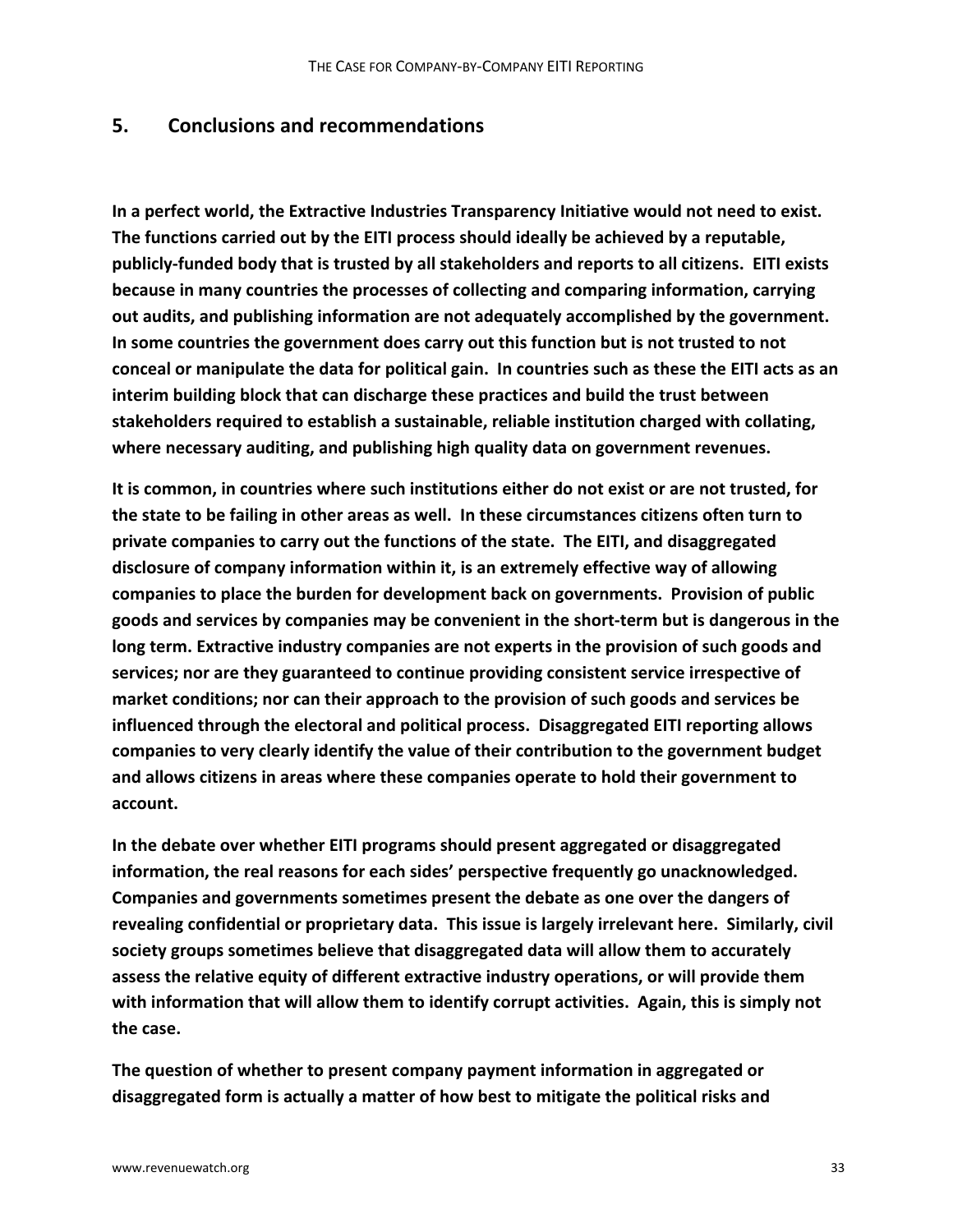**suspicions that often surround major extractive industry operations. It is the view of this report that any argument over the rationality of these risks or suspicions is largely irrelevant– even if its origin is baseless, the public suspicion is real. Companies and governments that support only aggregated disclosure reinforce a public suspicion that keeps the debate focused on the performance and behaviour of companies rather than on governments. Disaggregated reporting can move the debate forward by addressing this suspicion itself and finally allowing all stakeholders to focus on how extractive industry revenues are spent. Civil society groups advocating for disaggregation need to hone their arguments by better understanding the industry perspective and by focusing their efforts locally, to change the approach to reporting in individual countries, rather than at the international level.**

### **Recommendations**

**1. Civil society groups involved in lobbying for disaggregated disclosure should focus the majority of their efforts on governments rather than on individual companies. Many companies are neutral on the question of disaggregation but feel unable to take a lead on the issue. Encouraging governments to mandate disclosure by all companies offers a level playing field for all companies operating in a country.**

**2. Disaggregated reporting will only become the basic EITI standard if the majority of EITI countries adopt company‐by‐company reporting, thereby establishing a de facto standard. It will not be achieved by trying to change international EITI policy as set by the EITI Board, so long as some countries and companies are not in favour of such an approach. Civil society groups involved in campaigning on this issue should shift and refocus their advocacy efforts accordingly. Disaggregation will only become the standard if it first becomes the norm.**

**3. Civil society groups in both developing** *and* **developed countries need more training to help them understand the various factors which determine the level of payments made by companies to governments.**

**4. More attention needs to be paid to other important factors in how EITI reports are compiled. The issues, for example, of how state‐owned companies are involved in the process, and how a government's income from production sharing arrangements is reported,** *do* **need to be clarified by the International EITI Board and Secretariat in order to ensure that EITI remains a credible process. International civil society groups should advocate for these issues to be addressed.**

**5. Countries which decide to adopt a disaggregated reporting process should:**

• **Ensure that adequate resources and time are made available to the independent administrator/auditor hired to compile the EITI report.**